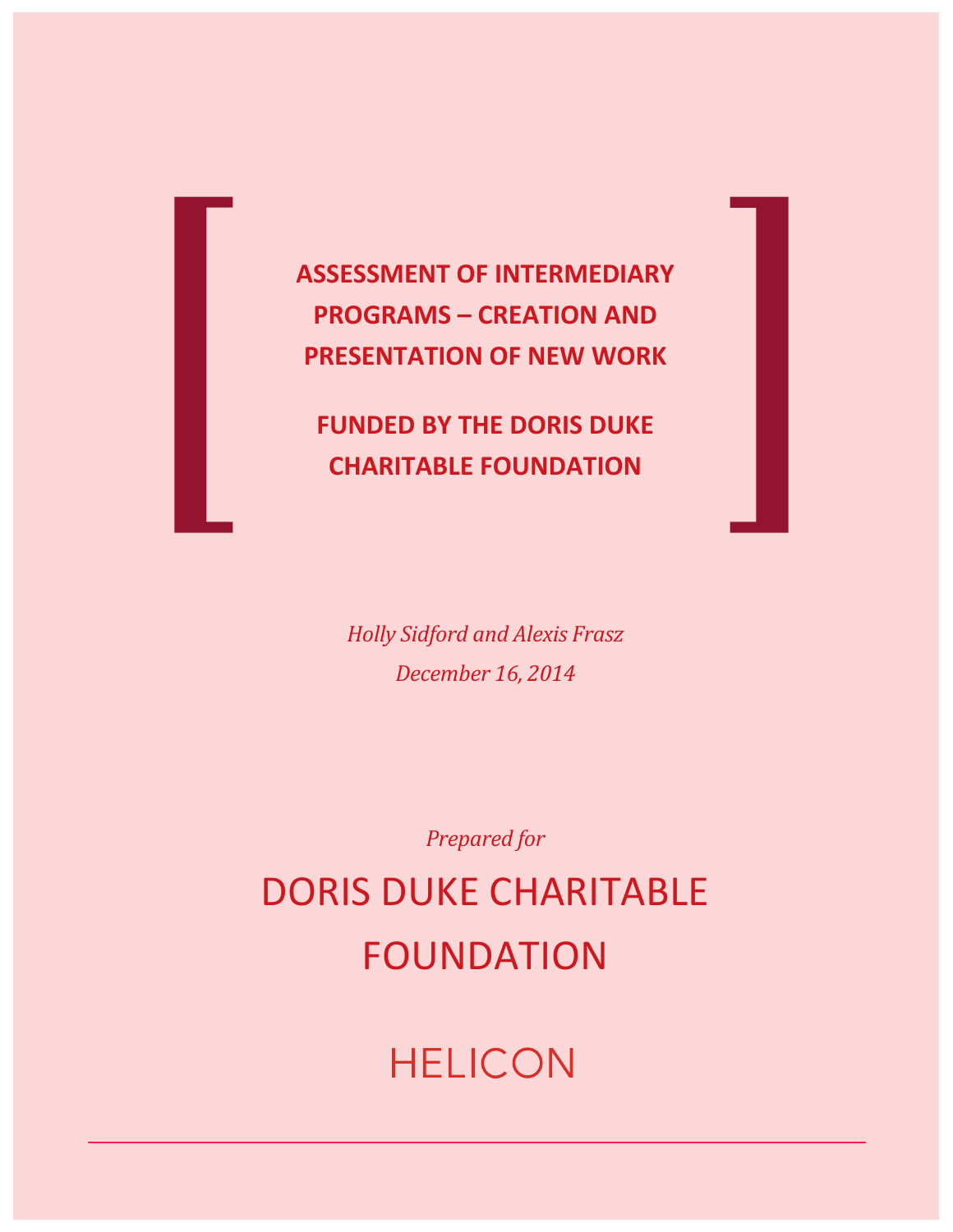# **INTRODUCTION**

In Spring 2014, the Doris Duke Charitable Foundation commissioned Helicon Collaborative to conduct an assessment of six re-granting programs that the Foundation funds to support the creation and presentation of new work in dance, theater and jazz. The six programs are:

- Creative Capital Performing Arts Grants
- French-American Jazz Exchange (administered by Chamber Music America / Mid Atlantic Arts Foundation and FACE)
- MAP Fund (administered by Creative Capital)
- National Dance Project (administered by the New England Foundation for the Arts)
- **National Performance Network Creation Fund**
- New Jazz Works (administered by Chamber Music America)

The purpose of the assessment was to capture artists' reflections on the strengths and limitations of these programs in supporting the creation and presentation of new work, and to gather observations from leaders in the performing arts field about the major issues surrounding the creation and presentation of new work more generally.

# **Methodology**

The assessment included six components:

- An electronic survey of 1,253 artists who received grants from these programs between 2000 and 2014. The survey had a good response rate (223 completed surveys or 18%).
- Interviews with 27 leading performing artists and presenters, representing a range of views and positions in the field.
- Conversations with the leaders of the six re-granting programs.
- A review of relevant research and summary of key trends.
- An analysis of patterns in the aggregate grantmaking of the 2,204 grants to artists made between 2000 and 2014 by intermediaries supported by Duke.
- A synthesis of the findings.

This report summarizes the major findings of the assessment and offers ideas for moving forward. In the appendices, it also includes a summary of key trends and bibliography (Appendix A), a list of interviewees (Appendix B), a Duke Foundation funding portfolio analysis (Appendix C), and an analysis of the artists' survey and full survey results (Appendix D).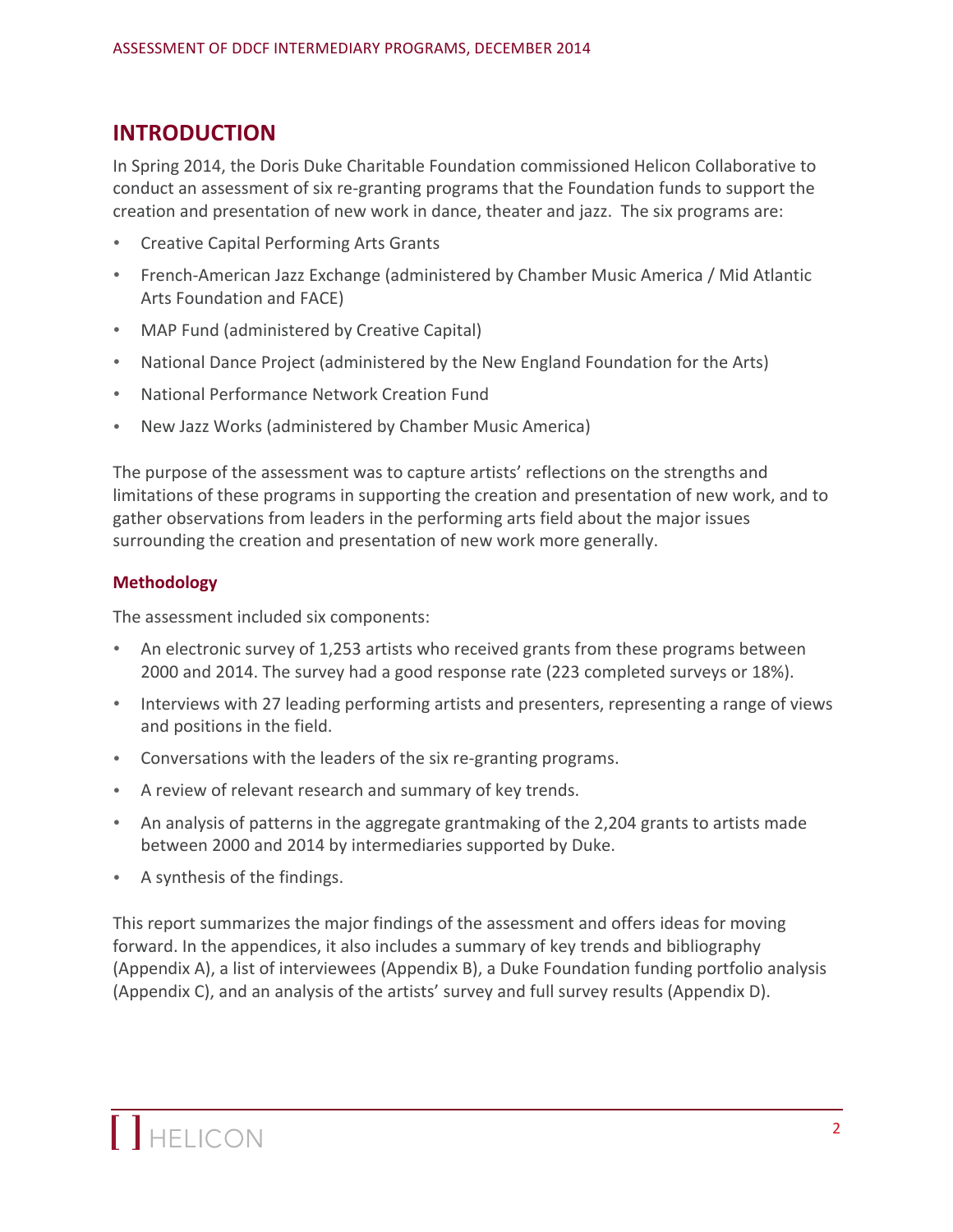# **KEY FINDINGS FROM THE FIELD**

#### **General Trends**

The large-scale trends affecting artists and nonprofit organizations in dance, theater and jazz have been documented in numerous national surveys and studies. These trends center on issues related to:

- The economics of the sector (including the increasing number of practitioners, elevated competition for resources, rising costs, and structural under-capitalization and miscapitalization);
- Cultural participation habits (declining attendance at benchmark cultural organizations and growth in "participatory" cultural options outside the formal nonprofit cultural system, including technology-aided activities);
- Demographics (the increasing diversity of our population, including substantial increases in immigrant populations; rising income inequality and challenges to achieving higher education);
- Changing aesthetics (artists' increasing interest in cross-disciplinary and inter-disciplinary forms; mixing of commercial and nonprofit practices; artists making technology-based work or work that is intended to be experienced outside of traditional venues);
- Changing revenue model for the arts (plateauing of foundation and government funding; increasing importance of individual donors, online giving and earned income).

These trends interact differently with the various segments of the performing arts field and distinct artist cohorts, but the major challenges and opportunities in the sector relate in one way or another to these essential elements.<sup>1</sup>

#### **Duke's Support for the Ecosystem**

In our interviews and artists' survey, Helicon heard widespread appreciation for the Duke Foundation's leadership in supporting and developing the performing arts field, and its sustained investment in new work in dance, theater and jazz. Many interviewees complimented the Foundation for having carefully thought through the trajectory of an artistic work and an artists' career as a whole, and for providing support at different stages across these trajectories. The Foundation staff considers the six intermediary programs it funds as a suite of investments that are supporting the progression of artistic work and artistic careers – from the emerging to the most mature artists, and from the initial stages of creation to production and touring of fully realized work. This span of support for the field is widely recognized and valued. As one

 $1$  See Appendix A for more detail on these themes and a selected bibliography.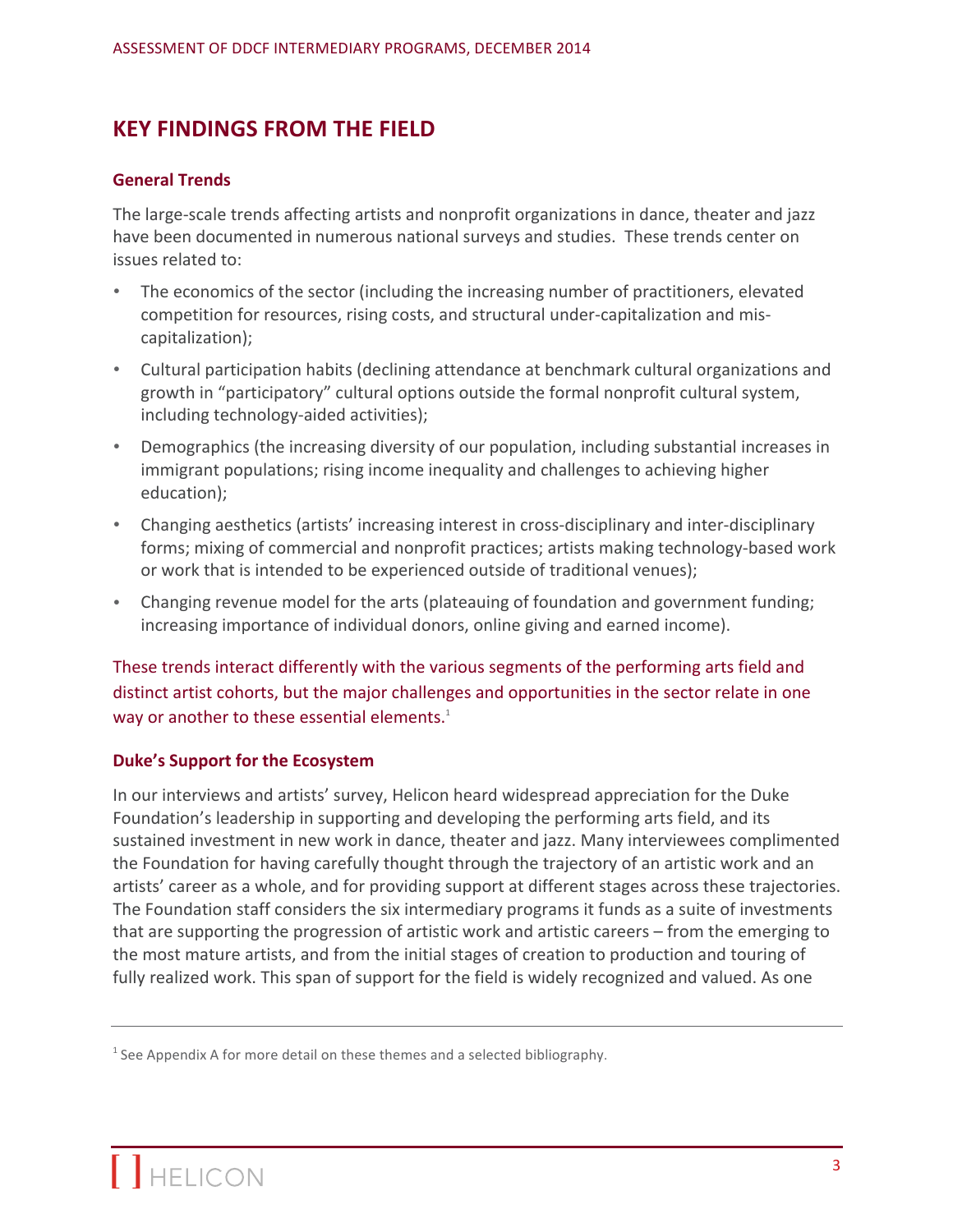person said, "Duke has supported creation, development and touring through these intermediaries in a really, really significant way." Another noted, "They have done a great scan of the landscape. The Duke grants are 'life changing.'"

Overall, the perception of the six re-granting programs by survey respondents and interviewees was very positive. One person said, "Without these intermediaries, it would be a radically different playing field. The leadership at these programs has been steady and they continue to be really responsible about evolving as needed." They have each had a positive influence in their domain, and were commended for their awareness of field issues and their efforts to adjust their programs to adapt to trends. Interviewees appeared generally aware of the particular niche each program is meant to fill, and were able to evaluate challenges and strengths on that basis.

The artists' survey reinforced comments we heard in interviews. Almost all respondents (95%) said that the grant they received had a very important or critical impact on their project. Large majorities said that this support enhanced the quality of their project (95%), moved their work to a new level (89%), gave them exposure or validation they wouldn't have gotten otherwise (84%), or enhanced their professional or administrative skills (58%). Two-thirds of respondents felt that their relationships with presenters or commissioning organizations were strengthened as a result of the grant. In the open-ended comments, artists praised the grants for enabling them to take risks and cross aesthetic boundaries, partner with other artists and presenters in new ways, and finance experimentation and long-term development of artistic ideas. A number of artists recognize that the Duke-funded programs offer support for multiple phases of the artistic process, from early experimentation through production, recording and touring, and said that this systemic support has had powerful impacts on artists' work. One artist said, "The Duke grants have given me the mental wherewithal to create  $-$  to stop cramming in a thousand things, and to really think, generate and then organize myself to get it performed."

# **Changes in Context Influencing New Work**

The cultural and economic context of the nonprofit performing arts has changed in the past 10-15 years in ways that have some significant implications for the creation and presentation of new work. Some key factors mentioned by interviewees include:

- A dramatic increase in the number of professional artists and nonprofit cultural organizations.
- Increased costs of production and plateaued revenue from traditional sources of support foundations and audiences—which has led to risk aversion and less support for new work among many nonprofit producing and presenting organizations.
- The rising costs of living and producing work as an artist, even for those artists who are most "successful."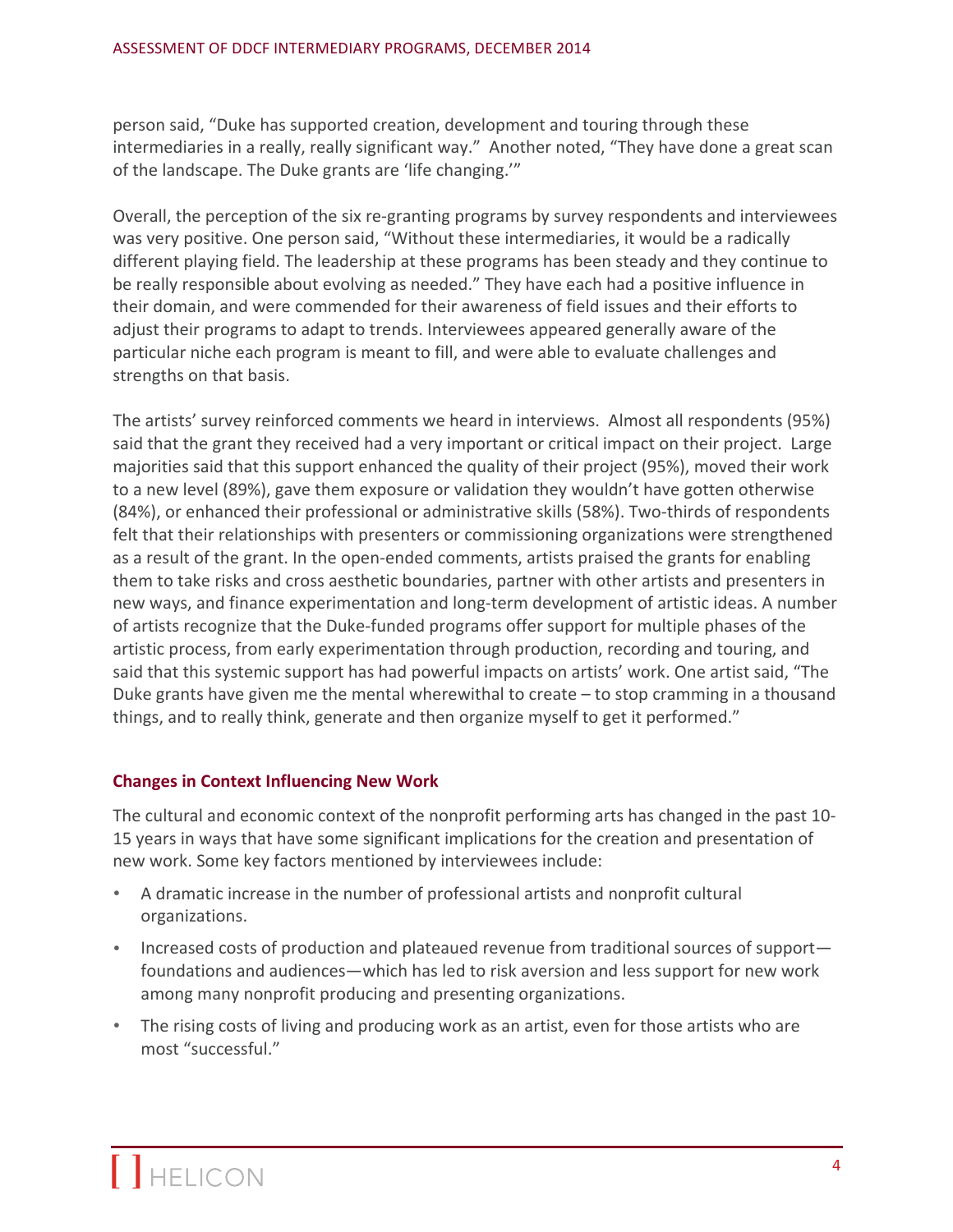- New options for artistic creation, cultural engagement and financing as a result of technology, especially for younger generations.
- Changing audience tastes less interest in attendance at traditional venue-based performances and growing interest in participatory, collaborative experiences that mix artistic media (dance, music, food, and craft, for example) and diminish distinctions between "artist" and "audience."
- Changes in the way artists are making work more are acting as their own producers and working across disciplines and platforms.
- A growing number of artists and organizations are seeing the impact they have on their community as their primary criterion for success, in addition to (or even above) the artistic product.

The lack of sustainable business models coupled with the need for more nimbleness and adaptive capacity  $-$  for nonprofit cultural organizations and for individual artists  $-$  are critical factors influencing the creation and presentation of new work. This was mentioned by all interviewees as something that needs to be addressed in order to sustain a vital field in the future.

# **Time to Re-think the System?**

The intermediaries receiving Duke support were praised for making regular improvements to their programs to better serve artists within their domain, but several interviewees suggested that it may be time to reconsider the *system* of support for new work as a whole, in light of the larger trends and overarching issues facing artists and presenters. As one person said, "Some of these programs are ten or fifteen years old. They have evolved, yes, but the larger landscape in which they exist has changed very dramatically. If we were starting again today, would these be the programs we would design to meet the needs? It's just a good discipline to occasionally step back and ask ourselves whether there's a better way."

Some specific areas for change were suggested by interviewees and survey respondents:

# 1. Beyond project grants to sustained support for artists

Project grants are great, and Duke's are some of the most generous in the field, but they are not enough to sustain an artists' career over time. We heard from almost all interviewees that more than anything, "artists need financial sustainability"— they need reliable income, health care, stable housing, and retirement accounts. If these basic needs are not met, even artists who receive multiple large grants find themselves living a precarious existence, which threatens their ability to make and present new work. Artists need help developing sustainable business models for their creative life. This includes building a base of individuals who will support their work over time and creating relationships with presenters/producers who will commit over a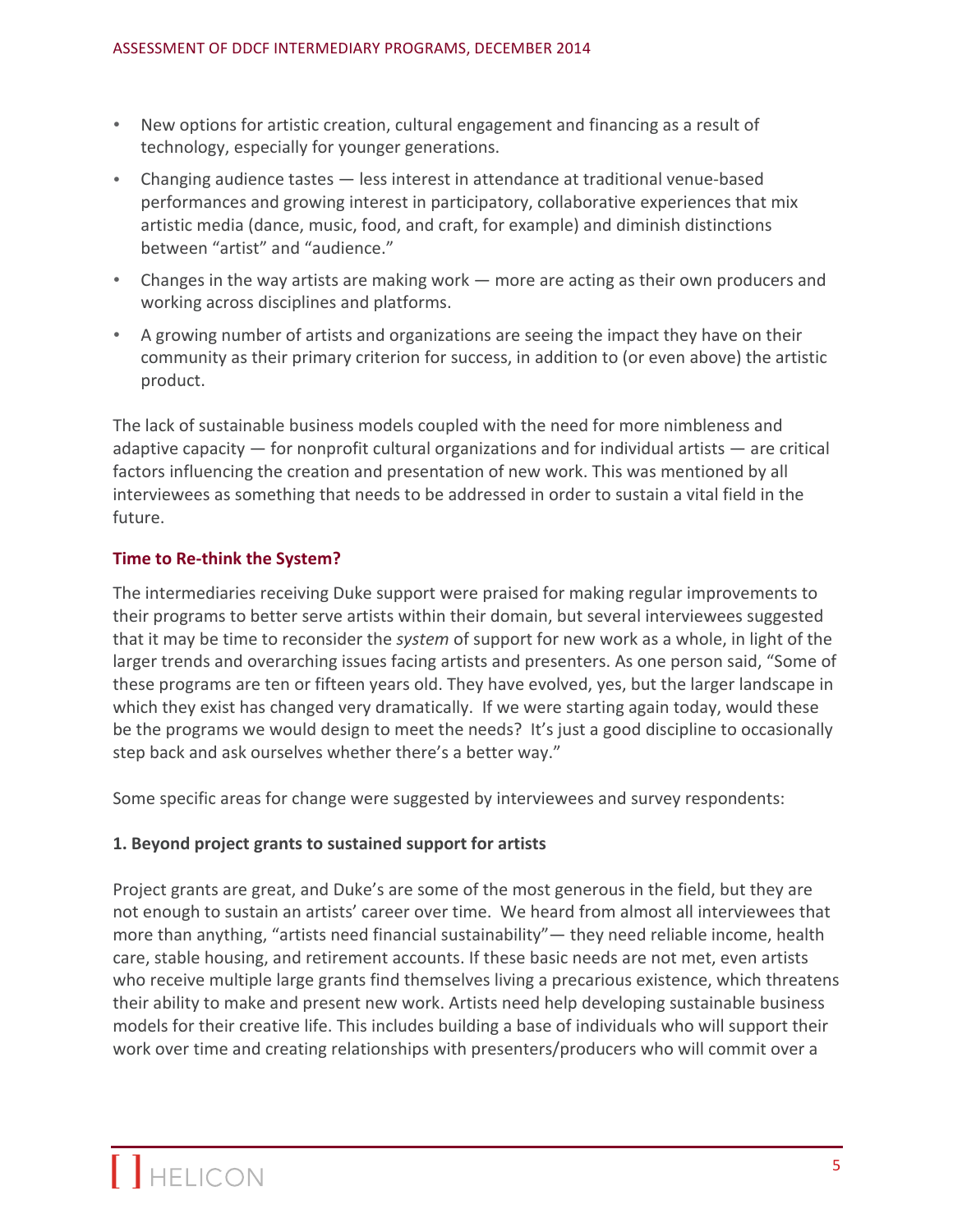long term to supporting the artist's arc of work. It may also include identifying new kinds of investors and sources of support outside of the nonprofit sector.

Many interviewees and some narrative responses in the artists' survey commented negatively on what some people perceive as a "star system"  $-$  a pattern in which the same artists receive awards repeatedly. We did not look at all available grant awards in dance, theater and jazz, but our portfolio analysis of the 2204 grants awarded from these six re-granting programs between 2000 and 2014 counters this view. In these Duke-funded programs, 75% received only one grant, and 86% of recipient artists have received just one or two awards over the 14 years. Just  $7\%$  – 101 artists – received more than three awards, and 7 individual artists received more than ten awards each. Of course, the Duke-funded grants are only a portion of the arts grantmaking landscape, and it is possible that those perceiving a "star system" are commenting on the grant system more broadly. It is undoubtedly true that the number of performing artists who receive any grant funding is only a small segment of the more than 350,000 performing artists in the U.S. $2$  Whether that is a problem to be solved is a larger question.

# **2. Funding to fit the way artists work today**

Currently, the funding system does not adequately address what many artists need to create successful work today. There are several areas where respondents thought the field of support could adapt:

- Project-based funding, even if multi-year, does not always take into account the long gestation period some work needs to be really successful. This often leads to work being presented before it is ready because artists do not have funds to fully refine it, or  $-$  in some cases – the dramaturgical and production support they need to do so. This can create a negative feedback loop where the work is presented prematurely, poorly received by audiences and critics, and then artists struggle to recover from the negative responses. (NDP and National Theater Project technical residencies and NPN's Forth Fund are seen as positive responses to this need.)
- Project-based funding criteria don't always fit with artists' intentions for the work. For example, "tour-ability" isn't always appropriate for work that is place-based or designed to be experienced outside of a traditional presentation venue.
- Artists at different career stages need different things and should not be in competition with each other for the same grants. "Early in their careers artists are boot-strapping, improvising, testing a lot of ideas; more mature artists need real capital to realize more mature ideas." For many artists, the scale of their ambition increases with age, experience and maturity, and financial demands escalate when artists take on managers or

<sup>&</sup>lt;sup>2</sup> National Endowment for the Arts. Artists and Arts Workers in the United States. Research Note #105. October 2011.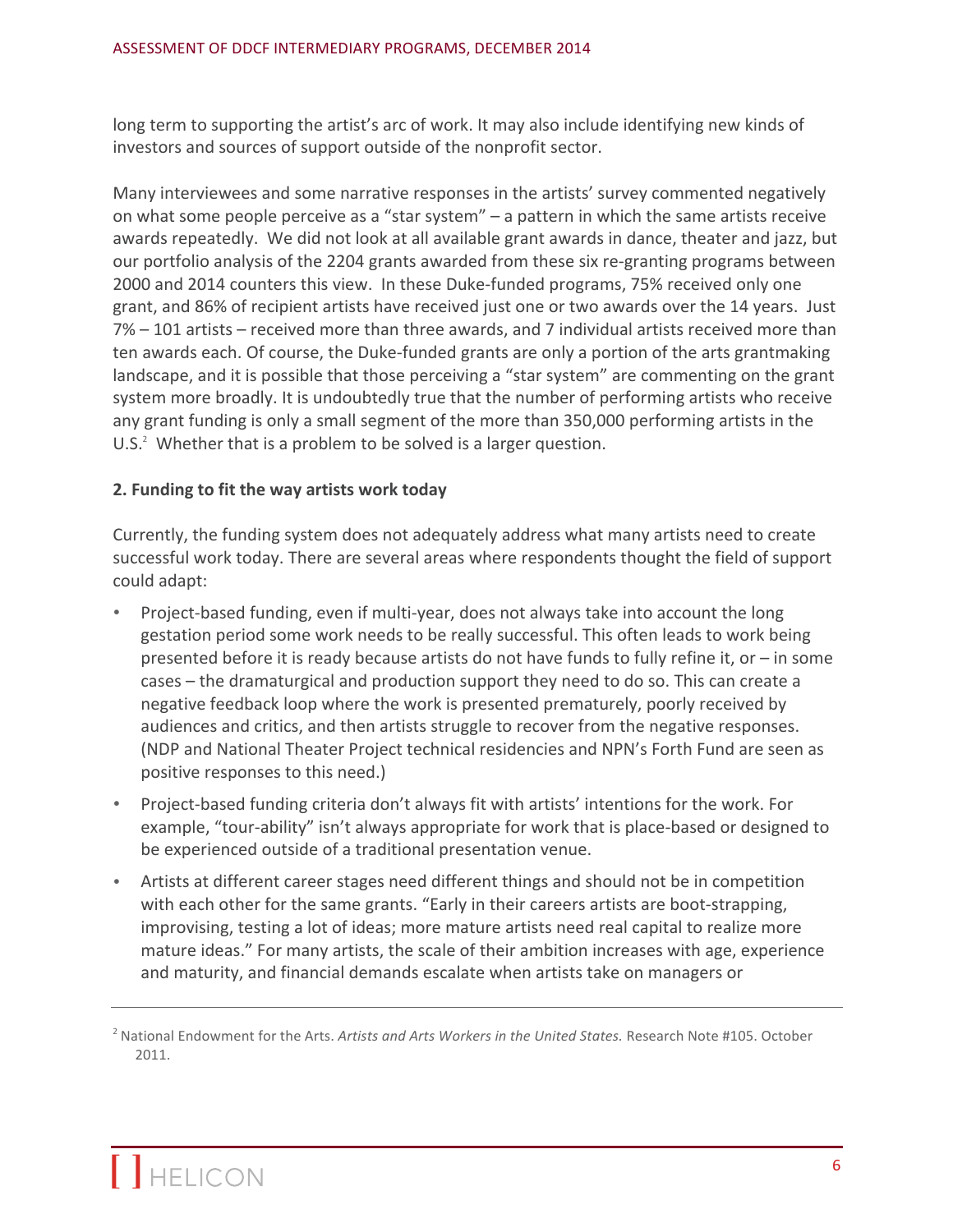organizational responsibilities and facilities. Artists also need different things at different stages of their lives, just like people in any other profession. While younger artists may be able to compromise on saving for retirement or health care, for example, this becomes increasingly difficult as artists age, start families and face various mature life-stage needs.

- Artists are increasingly working across disciplines and platforms (stage, internet, installations, etc.) and sectors (commercial and nonprofit), as well as across thematic lines (e.g., art and health, art and justice). A growing number of artists don't fit into traditional discipline categories, and some artists are left out of the funding framework entirely (for example, improvisational artists who are not working in the jazz idiom). Almost a quarter of the artists who have received support from these programs since 2000 are categorized as multi- or inter-disciplinary in Duke's database. Funding programs need to adjust to stay current with the increasing hybridity of practice.
- Most of the key collaborators that artists work with the designers, producers and even dancers  $-$  don't have access to grants. Many artists see their work as collaborative and are put in a hard position when funding levels aren't sufficient for them to pay their partners.

## **3. Support for presentation**

Many feel there is a particular gap in support for the presentation of new work. "The work needs a place to land," and presenters are key to preparing the ground for landing. The funding system puts substantial resources into the process of creation, but not enough on the full process of production and presentation.

There is a need to invest in and recognize visionary presenters in particular. Their creativity is fundamental to the development of new work, the maturation of artists, the meaningful connections between artists and audiences, and the evolution of the system as a whole. Many of the most forward-looking presenters think of themselves as civic as well as artistic leaders, responding to the need to build deeper connections with audiences, and aligning with many artists' interest in working deeply in communities. One interviewee said, "What artists need most is audiences that want their work," and innovative presenters are essential to forging these connections.

Respondents felt that funding could better recognize the important differences in the scale, artistic orientation and exigencies of different types of presenters, and do more to maximize the strengths of each and encourage collaboration among and between them. One person suggested that she sees "three tiers" of presenting organizations, each with different roles within the ecosystem and distinct challenges. "This is over-simplifying it, but as I see it: the smallest presenters help artists at developmental stages, but often lack the capacity to present fully realized work; mid-sized presenters are heavily dependent on box office, so tend to be more cautious curatorially; and the largest presenters have the greatest capacity but often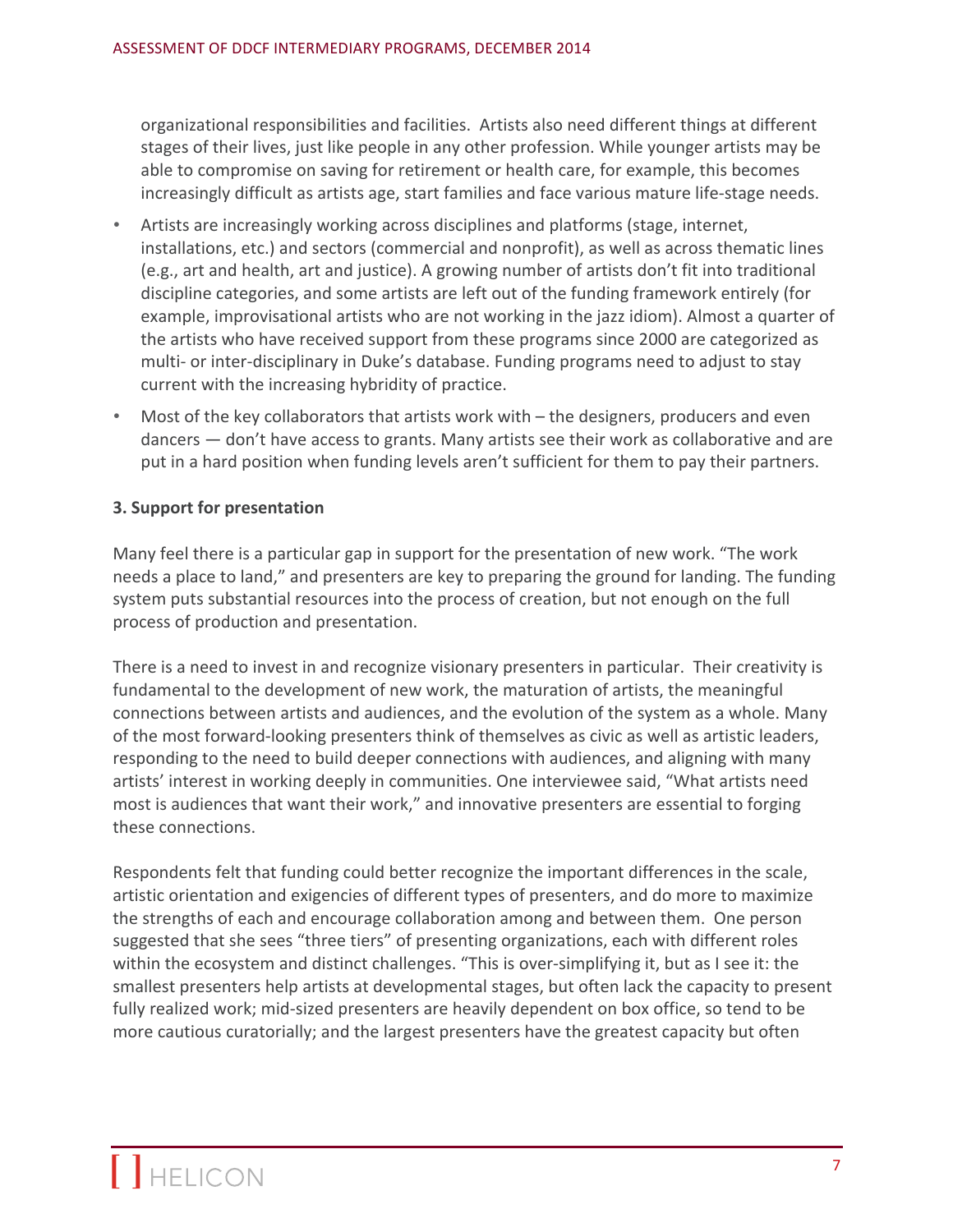operate under larger institutional constraints. Can we better acknowledge the differences but also make more of the sum of the parts of the presenting system?"

Interviewees registered the need for support for partnerships among presenters to take more risks in presenting challenging and untested work and bringing international artists to the U.S.

# **4. Rethinking the role of intermediaries**

Intermediaries are a critical piece of the system of support for the creation and presentation of new work. At their best, they provide much more than money  $-$  they provide access to information, networks, services, and professional development. They facilitate connections and the flow of resources within the decentralized network of artists and presenters. Interviewees and survey respondents were very complimentary about these particular intermediaries, and many of the aspects they appreciated most were non-financial, including the knowledge, connections and "human support" that they offer.

However, many of the people we interviewed suggested that there is an opportunity to reconsider the purpose of intermediaries and how they operate, individually and together, in light of current conditions and needs in the field. One person said, "We need to ask: 'What is each of these programs trying to change? How do the programs complement or duplicate each other and, together, anticipate the future? Could we make more future-looking investments?""

In particular, many felt that there is an opportunity for better coordination among and between these six programs, to avoid duplication of effort for applicants and re-granting staff and make the funds go farther. One person said, "With great respect for the programs' staff, I wonder if there's a less expensive way to distribute these funds, so more of the money could go to the artistic work and less to the administrative systems." Others wondered whether there could be greater intention in supporting stand-out artists, many of whom have received support from multiple re-granting programs over several years. Could the programs annually identify a group of artists who had received awards from several of them, and then act together to provide special assistance to these artists, for example? Could this help provide security and sustainability for some of the most talented artists?

# **IDEAS FOR THE FUTURE**

Duke is perceived as being uniquely suited to spark a fresh conversation about the ecosystem of support for new work in the performing arts, and the Foundation may want to lead a more structured conversation about this in the future. We heard specific recommendations that could improve the operation of these six re-granting programs, or inform more large-scale changes in support: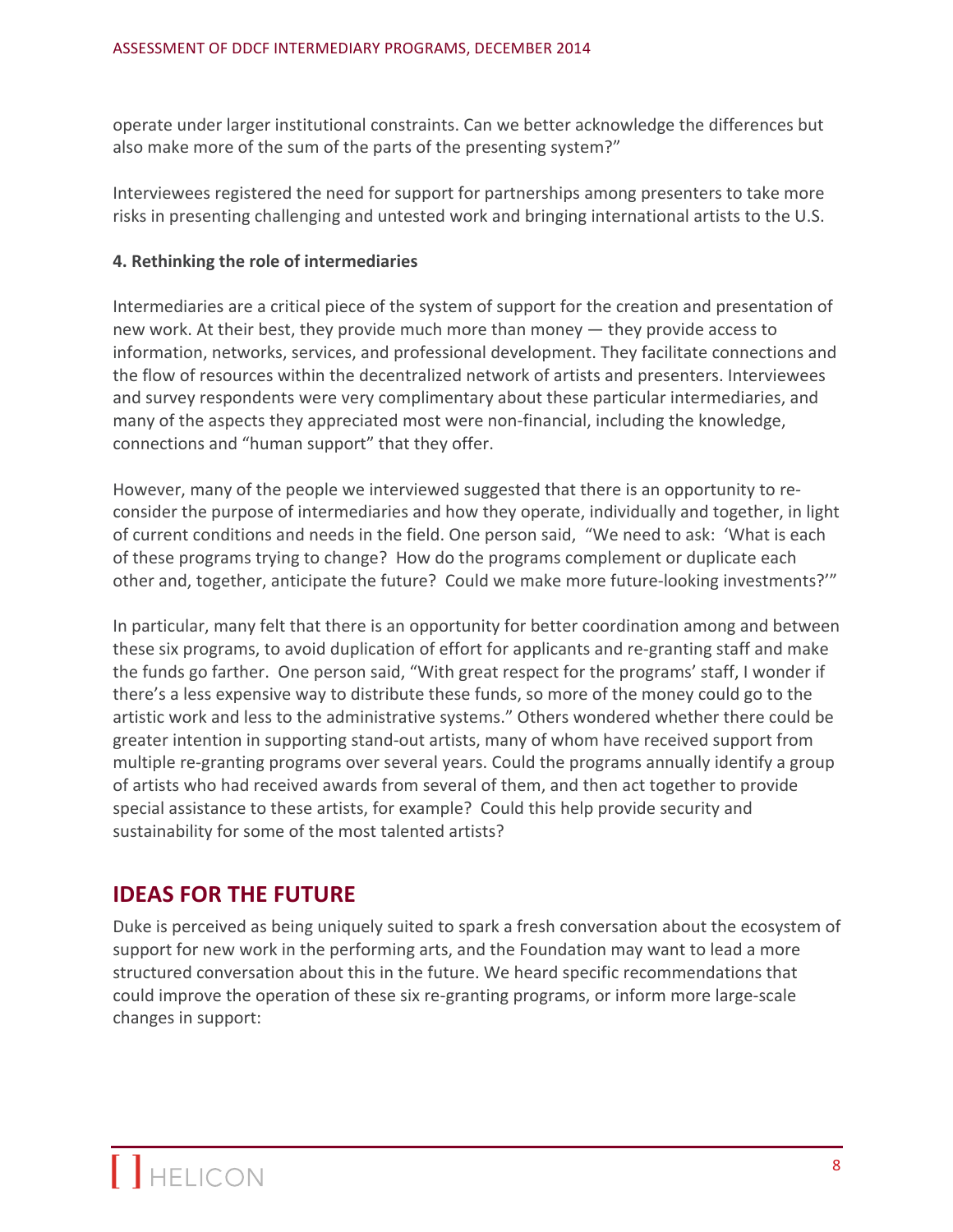- Review and re-think the intermediary programs (both their goals and evaluative criteria) in light of important changes in the field, including:
	- New ways of making work, including cross-disciplinary work and socially-engaged artmaking
	- Technology and its impacts on artmaking, audiences and fundraising
	- Rising costs related to making work and touring it
	- $-$  Artists' needs for support for general and ongoing life expenses (e.g. consider "operating" grants to accompany project grants for artists)
- **Better coordinate the intermediary programs** 
	- Review guidelines and applications forms to diminish overlaps and duplication of effort by applicants and program administrators; consider the possibility of unified application form
	- Create a unified, clean and searchable database of applicants and recipients
	- Consider additional ways to support the artists being recognized across multiple programs

## **Support more long-term relationships**

- Between artists and presenters
- Between presenters of different types
- Fund both artists and institutions
- Provide "fellowships" or other significant awards to visionary presenters that have supported the arc of specific artists' work over a long period
- Support artists lives, not just their work
	- Invest in local and national initiatives that are developing jobs for artists
	- Facilitate networks to share resources (information, back office services, funding, etc.)
	- Provide more assistance to help artists with the business side of their operations
	- Support the development of technological capacity for artists
- **Convene intermediaries and other thought leaders to imagine the future** 
	- What do we want ten years from now, and how can we aim toward that collectively?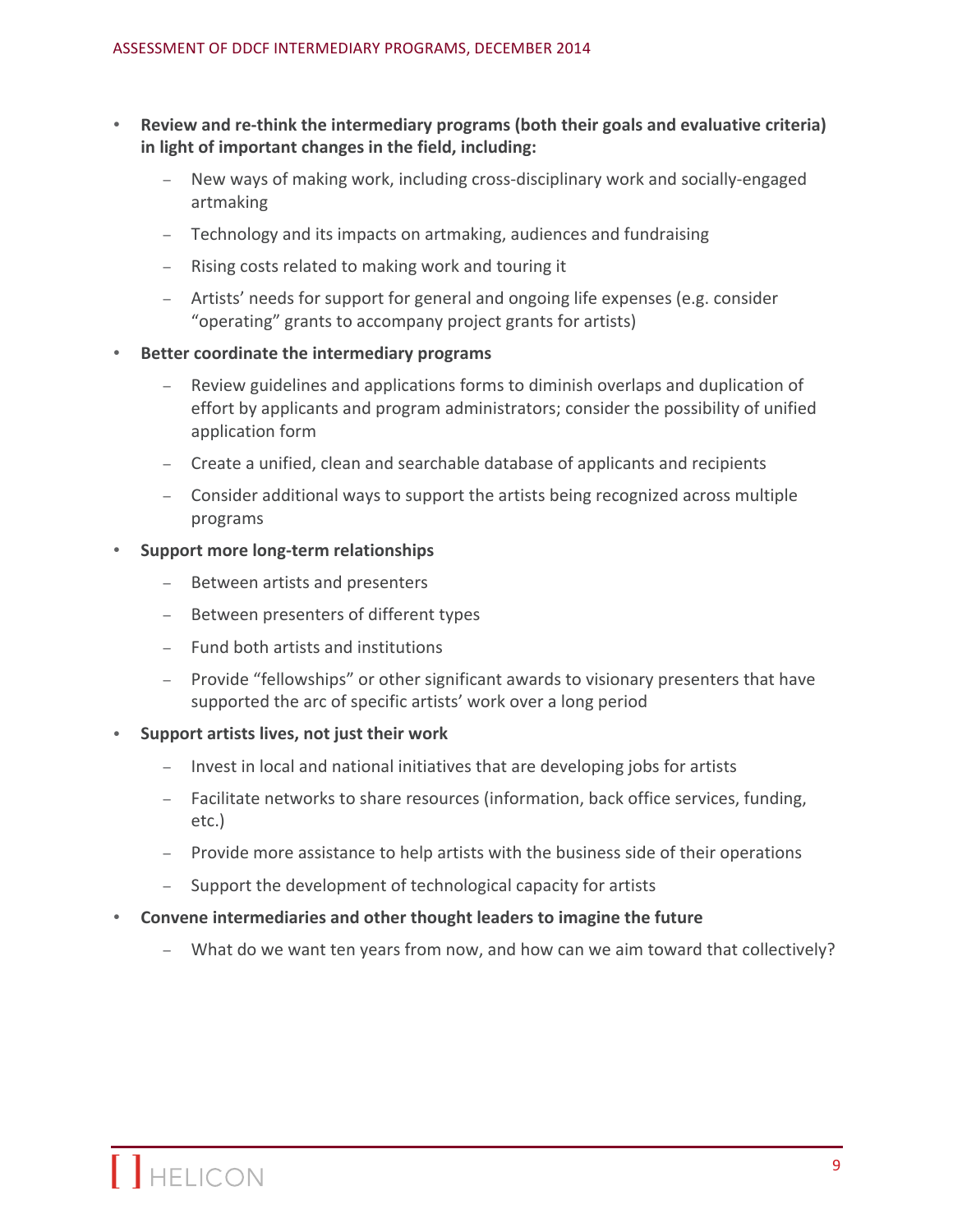# **APPENDIX A: KEY TRENDS AND BIBLIOGRAPHY**

#### **General Trends in the Nonprofit Cultural Sector**

- *Growth in the number of nonprofits* -- From only a few thousand in the 1960s to over 100,000 today. In 2012, about 40,000 groups had budgets over \$25,000; approximately 20,000 had budgets over \$100,000; approximately 6,700 had budgets over \$1 million.<sup>3</sup>
- *Inequities in distribution of funding*  $-$  in 2012, groups with budgets greater than \$5 million represented only 6% of the total population of arts and culture groups, yet these organizations received 68% of all contributions, gifts and grants from individuals, government and foundations.<sup>4</sup> Few of these 6% are rooted in non-Western European aesthetics or founded and run by people of color or explicitly have a community-based mission.<sup>5</sup>
- Attendance patterns at cultural institutions Approximately one-third of American adults attend "benchmark" cultural organizations (museums and galleries, symphonies, operas, theaters), and those that do tend to be much whiter, older, wealthier and more highly educated than the general population.<sup>6</sup> The demographics of the audiences, staffs and boards of cultural institutions, broadly speaking, is continuing to diverge more and more from the demographics of the general population.
- *Cultural participation habits* For large segments of the population, cultural participation is happening outside of the formal cultural system—in churches, in homes, in parks, in the street—unmediated by a formal institution or "professionals."<sup>7</sup>
- *Technological mediation of arts experiences* More than two-thirds of adults (and at least as many young people) consume culture in technologically mediated forms, and this is only likely to grow. $8$  Most nonprofit cultural institutions are behind the curve in terms of understanding and integrating technology across their programs and operations.
- Structural issues with the nonprofit business model Most arts nonprofits are "undercapitalized," they don't have the money that they need to accomplish their mission in a sustainable way. In 2014, 60% of nonprofit cultural organizations responding to the

<sup>&</sup>lt;sup>3</sup> National Center for Charitable Statistics 2012 data.<br><sup>4</sup> NCCS 2012 data. It is worth noting that this data counts grants to funding intermediaries, such as the New England Foundation for the Arts, as one grant, when in reality that money is distributed in re-grants to a more organizationally and culturally diverse group of grantees than the single data classification would suggest.<br><sup>5</sup> Sidford, Fusing Arts, Culture and Social Change. http://heliconcollab.net/wp-content/uploads/2013/04/Fusing-

*Arts\_Culture\_and\_Social\_Change1.pdf*<br><sup>6</sup> National Endowment for the Arts, Survey of Public Participation in the Arts, 2012.<br><sup>7</sup> Brown, Alan et. al. *Cultural Engagement in California's Inland Regions.* October 2008.

http://irvine.org/assets/pdf/pubs/arts/CulturalEngagement\_ExecutiveBriefing.pdf <sup>8</sup> NEA SPPA, 2012.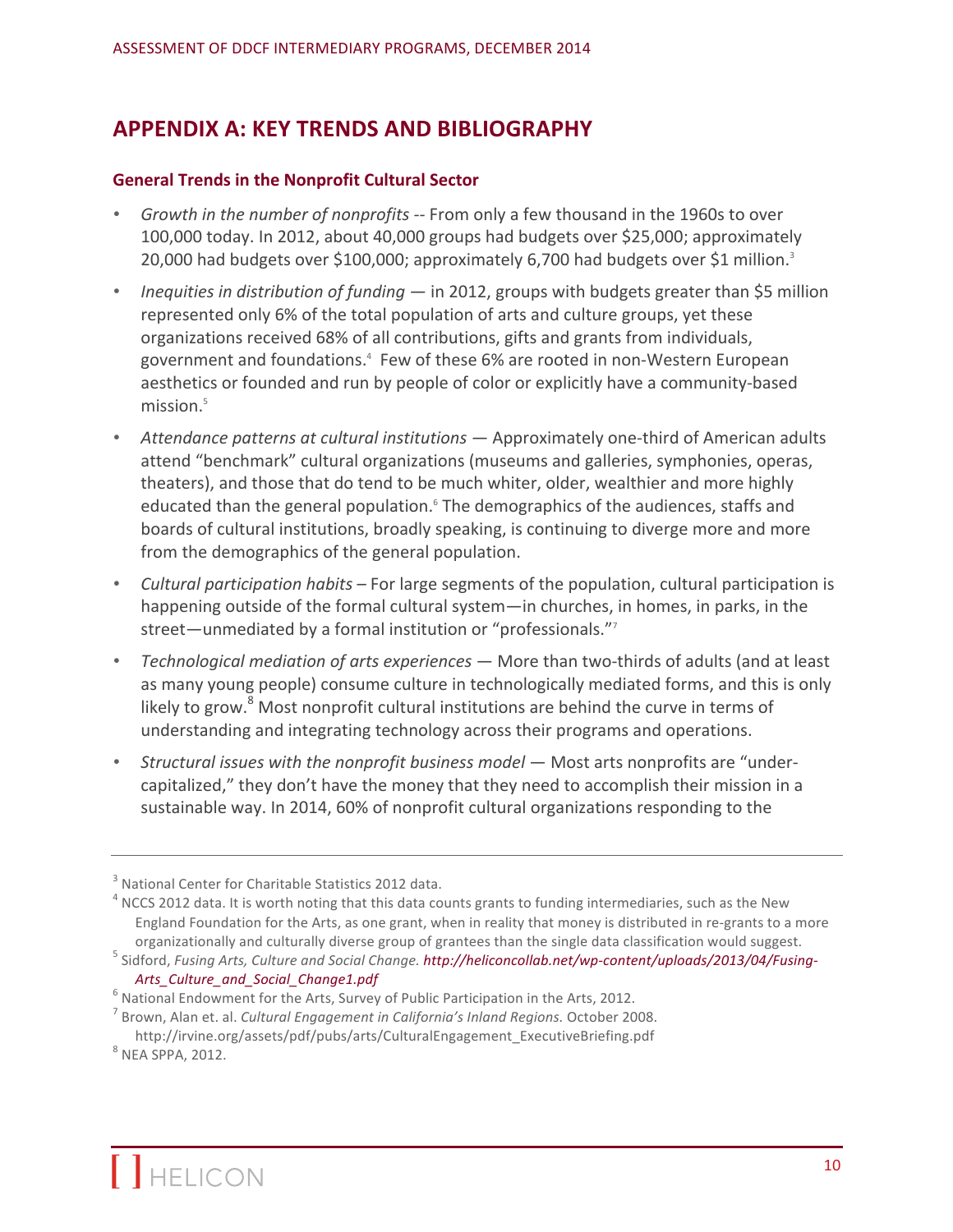Nonprofit Finance Fund's national survey reported that they have less than three months of cash on hand.<sup>9</sup> Many are also "mis-capitalized"—the resources they do have are not flexible, or structured in ways that help them adapt to changing circumstances or support long-term health. The growth in number and size of nonprofit institutions makes the environment for funding more competitive. The cost of doing business continues to rise: organizations name insurance premiums, travel costs, real estate and utilities, and salaries and benefits as significant cost pressures.<sup>10</sup>

- *Competitive landscape* The proliferation of commercial and nonprofit cultural offerings, both live and digital, has created more competition for audience attention.
- Next *generation leaders* The nonprofit model has long relied on discounted labor from artists and arts leaders. The next generation of artists and arts leaders *as a whole* is proving to be less interested in or able to discount their labor to work in the nonprofit world, and increasingly seek more remunerative options for doing meaningful, creative work. In addition, the field lacks effective professional development trajectories for young leaders and artists, especially those from diverse backgrounds. $11$

## **Trends in Arts Presenting**

- *Earned income and individual donor contributions are becoming more important* as revenue streams from foundation and government sources decline or remain stagnant.<sup>12</sup>
- *Economic pressures on presenters diminish in risk taking* Because presenters are increasingly reliant on box office, there is growing reluctance to program unknown artists or challenging work.
- Mid-size presenters face particularly *challenging economic conditions* because they lack the flexibility of smaller presenters and the capacity of larger organizations to do blockbusters.<sup>13</sup>
- *Technology continues to have an impact* in the way that art is made and accessed. Many presenters are still figuring out how to navigate this.
- Challenges for international exchange The global situation has made securing visas for international artists increasingly difficult and expensive. Rising costs have made international touring by U.S. artists increasingly difficult.

<sup>&</sup>lt;sup>9</sup> Nonprofit Finance Fund, State of the Arts and Culture Sector 2014 Survey. http://tinyurl.com/k9ecy6s<br><sup>10</sup> Helicon Collaborative. Challenges and Opportunities Facing Contemporary Dance, Theater, Jazz and Presenting

*Organizations.* 2012 http://www.ddcf.org/Global/Arts/DDCF%20Report%20March%202013%20.pdf<sup>11</sup> Markuson, Ann. *Nurturing California's Next Generation Arts and Cultural Leaders.* 2011.

http://www.hewlett.org/uploads/Nurturing\_Californias\_Next\_Generation\_Arts\_and\_Cultural\_Leaders\_-\_Full\_Report.pdf <sup>12</sup> Helicon. *Challenges and Opportunities Facing...* <sup>13</sup> WolfBrown. *An Analysis of the Mid-Sized Presenting Organizations Initiative for the Nonprofit Finance Fund.* 

<sup>2010.</sup> http://www.ddcf.org/PageFiles/1103/MPO%20Initiative%20Evaluation%20-%20Final.pdf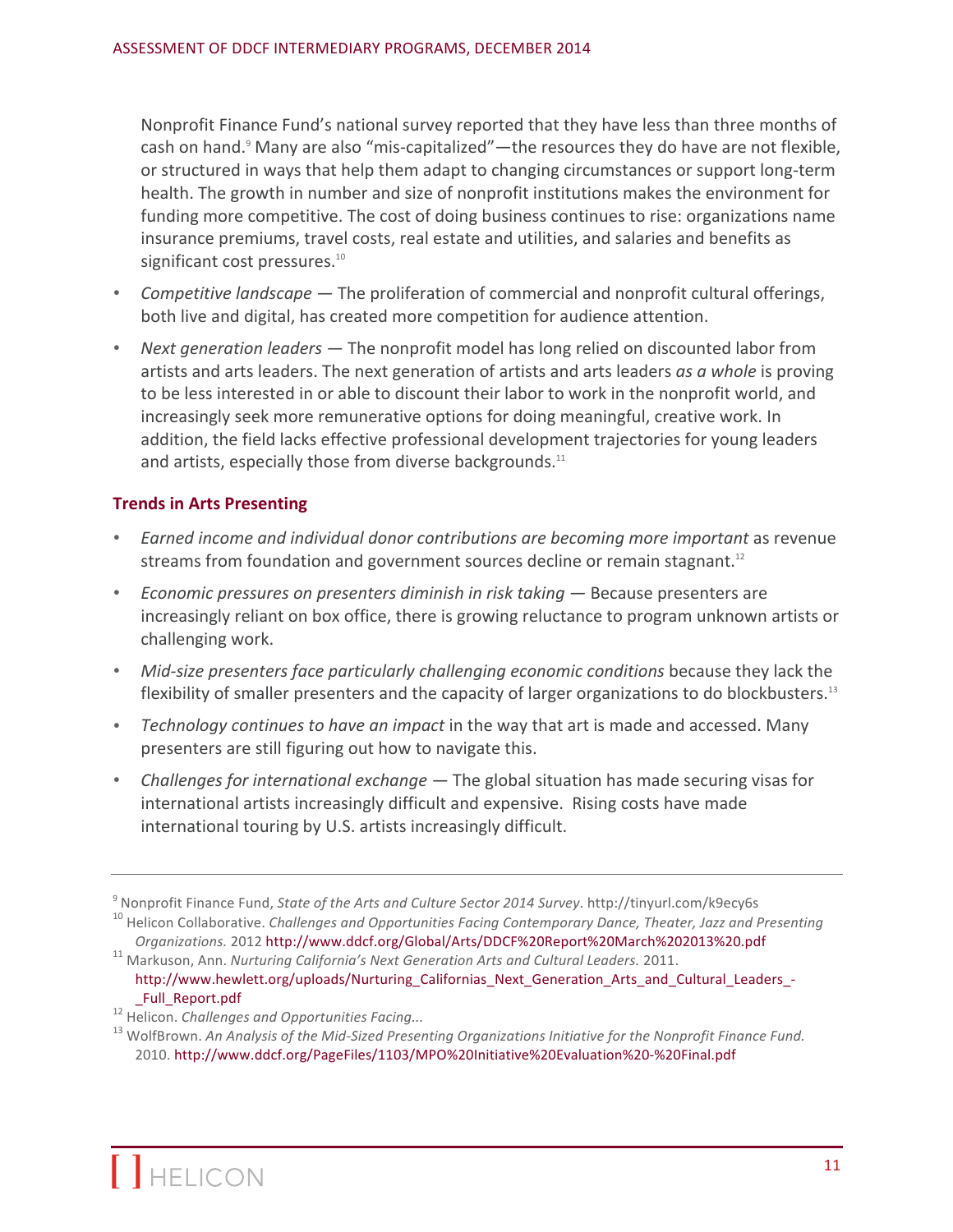• More "presenters" entering the market — A growing number of museums and visual arts institutions are presenting exploring cross-disciplinary or performative work, representing a new kind of competition for traditional performing arts presenters.<sup>14</sup>

#### **Trends among Artists**

- Vast and diverse field of artists  $-$  Artists come in many forms, from diverse backgrounds, and trajectories. In 2012 there were 1.2 million working artists in the U.S.; only 16% had an arts-related bachelor's degree.<sup>15</sup>
- Artists earn relatively little Professional artists continue to support themselves any way they can, and tend to cross into multiple sectors to do this. Most professional artists find themselves on the lower end of the income scale: 60% make less than \$40,000 in annual income, more than 20% below the average for full-time workers. The majority of artists make less than \$7,000 a year from their artwork and 70 percent hold at least one other job in addition to making art.<sup>16</sup> Some estimates say practicing artists who *don't* expect to make a living from their work outnumber those who do by as much as 30 to  $1.17$
- Artists worry about "life" issues A 2010 survey of almost 7,000 artists nationally found that "many of artists' biggest worries mirror the concerns of the larger population, including health care, debt, income, and retirement plans. Artists are most anxious about loss of income (77%); a majority of artists are fearful about losing their health insurance and having their retirement plans derailed."<sup>18</sup>
- Artists are working across disciplines and genres Increasing numbers of artists are reluctant to put themselves into established genre categories because they are working in multiple genres or doing inter-disciplinary work. In Duke's own database more than onefifth of the arts are categorized as multi- or inter- disciplinary. A Future of Music Coalition survey of over 5,000 musicians found that 22% of respondents did not select one of the 32 given genres for their music and instead chose to write in a description of their music.<sup>19</sup>

<sup>&</sup>lt;sup>14</sup> Helicon. *Challenges and Opportunities Facing...*<br><sup>15</sup> http://bfamfaphd.com/. Some estimates say that as many as two-thirds of Americans are engaged in making art themselves at either a professional or amateur level. See reports by Alan Brown, "Cultural Engagement in California's Inland Regions," and Maribel Alvarez, "There's Nothing Informal About It: Participatory Arts Within

the Cultural Ecology of Silicon Valley," Cultural Initiatives Silicon Valley, 2005.<br><sup>16</sup> LINC. *Artists and the Economic Recession: A Summary of Findings*. May 2010.

http://www.lincnet.net/sites/linc//images/3828/LINC\_Artists-and-the-economic-recession.pdf<br>
<sup>17</sup> RAND via Brooklyn Commune report.<br>
<sup>18</sup> LINC. *Artists and the Economic Recession*. 2010.<br>
<sup>19</sup> http://monev.futureofmusic.or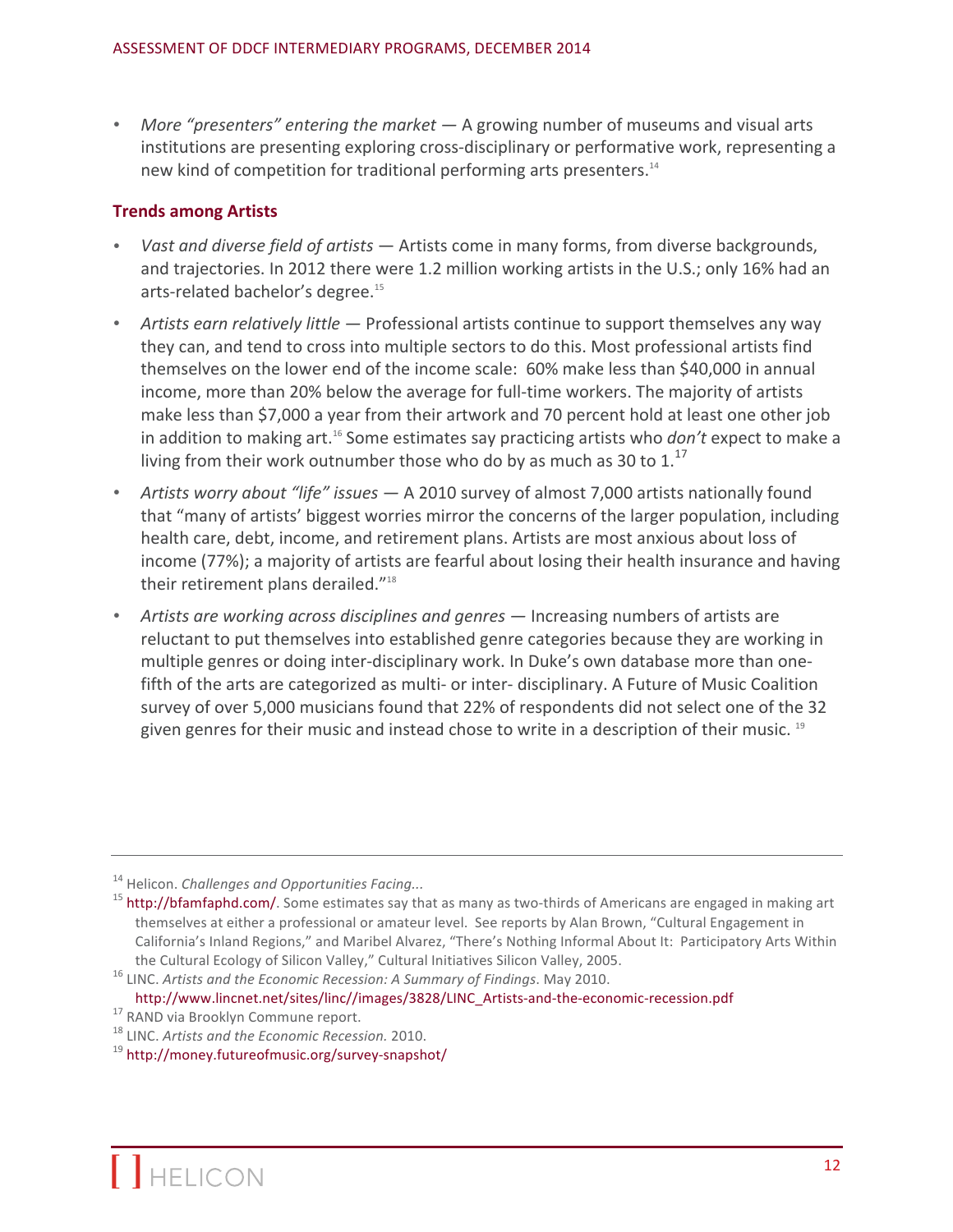- *Increases in costs of living*  $-$  The cost of living is rising much more quickly than artists' income, especially in arts centers such as New York, Los Angeles and San Francisco<sup>20</sup> which rank among the most expensive cities in the  $U.S^{21}$ .
- Artists becoming their own producers We heard frequently in our conversations with artists that they are adapting to the current funding and producing landscape by increasingly self-producing work.

# **SELECTED BIBLIOGRAPHY**

- BFAMFAPhD. Artists Report Back: A National Study on the Lives of Arts Graduates and Working *Artists.* 2014*.* http://bfamfaphd.com/
- Brown, Alan et. al. *Cultural Engagement in California's Inland Regions*. Commissioned by the James Irvine Foundation. October 2008. http://irvine.org/assets/pdf/pubs/arts/CulturalEngagement\_FullReport.pdf
- Burgess, Marilyn. *Report from the French American Jazz Exchange: International Meeting.* January 11, 2010, New York City. Prepared for French American Cultural Exchange. 2010. http://www.ddcf.org/Global/doris\_duke\_files/download\_files/2010%2003%2002%20Burge ss%20Consultants%20FAJE%20International%20Meeting%20Report.pdf
- Culbert, Jane, Marc Goldring and Dr. Thomas Wolf. An Evaluation of the Mid-Size Presenting Organizations Initiative for the Nonprofit Finance Fund. WolfBrown. December 2010. http://www.ddcf.org/PageFiles/1103/MPO%20Initiative%20Evaluation%20-%20Final.pdf
- Dance/NYC. *State of NYC Dance 2013.* https://www.dancenyc.nyc/advocacy-andresearch/research/2013/10/State-of-NYC-Dance-2013/

Future of Music Coalition. Artist Revenue Streams. http://money.futureofmusic.org/

Helicon Collaborative. *Challenges and Opportunities Facing Contemporary Dance, Theater, Jazz* and Presenting Organizations. Funded by the Doris Duke Charitable Foundation. October 2012. http://www.ddcf.org/Global/Arts/DDCF%20Report%20March%202013%20.pdf

LINC and Helicon Collaborative. Artists and the Economic Recession: A Summary of Findings.

<sup>&</sup>lt;sup>20</sup> Madeline Stone. "Rent for a 1 Bedroom..." Business Insider. September 17, 2014. http://www.businessinsider.com/san-francisco-is-more-expensive-than-new-york-city-2014-9

<sup>&</sup>lt;sup>21</sup> "Most Expensive U.S. Cities to Live In." Kiplinger. May 2014. http://www.kiplinger.com/printslideshow.php?pid=10202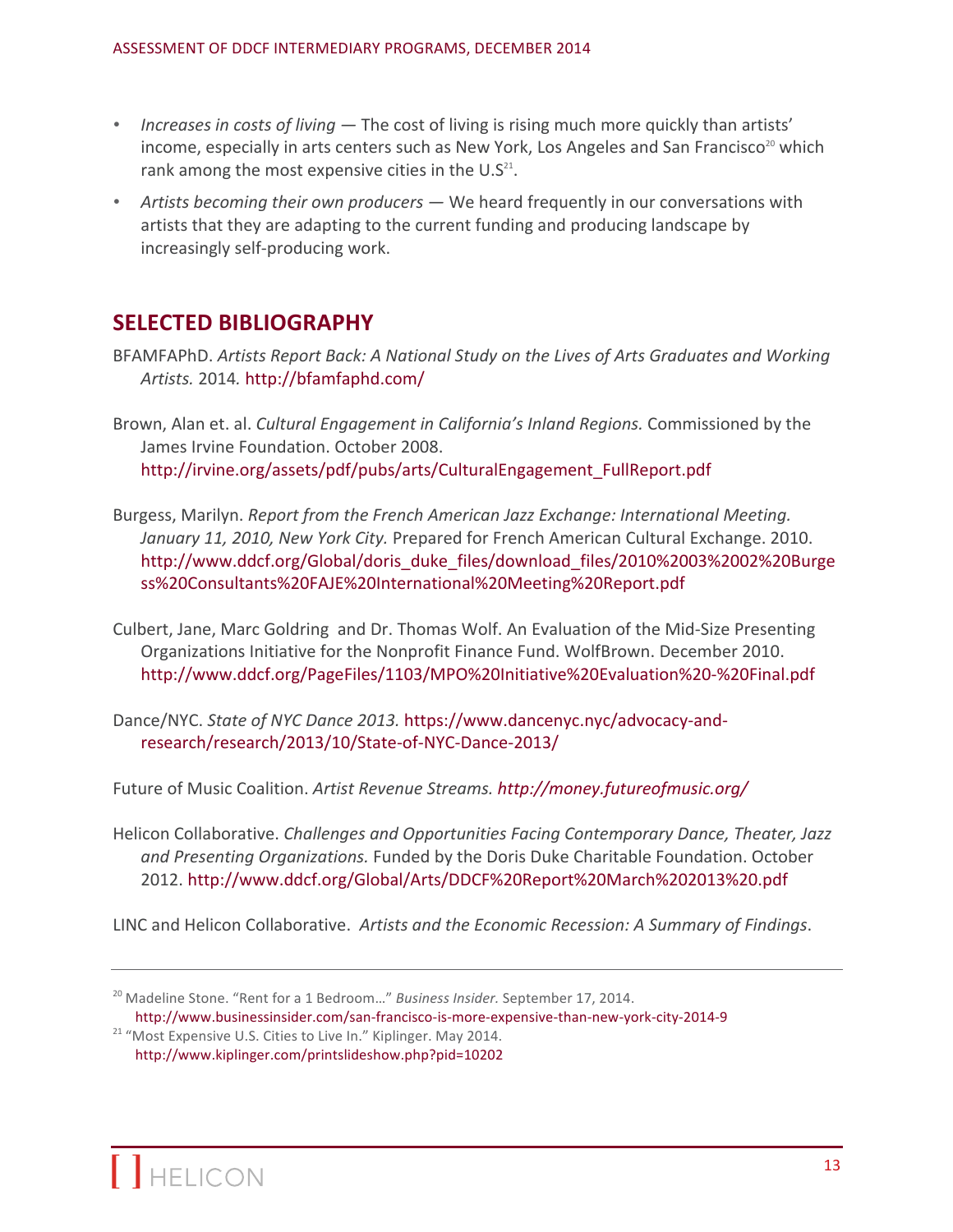May 2010. http://www.lincnet.net/sites/linc//images/3828/LINC\_Artists-and-theeconomic-recession.pdf

- LINC, Helicon Collaborative, UCLA Center for Health Policy Research. *Health Insurance for* Artists: Before and After the Patient Protection and Affordable Care Act of 2010. 2010. http://www.lincnet.net/sites/linc//images/3826/Health-Insurance\_Before-After-PACA.pdf
- Lord, Clayton, ed. *Counting New Beans: Intrinsic Impact and the Value of Art*. Theater Bay Area. 2012.
- Lord, Clayton. *The Arts Diversity Index: Measurement of and Impacts on Diversity in Bay Area Theater.* Theater Bay Area. http://www.culturaldata.org/wp-content/uploads/the-artsdiversity-index.pdf
- Maciariello, Catherine. JazzNext: Using Technology to Build a Healthy Jazz Environment. Prepared for the Mid-Atlantic Arts Foundation by Hieroresources. http://www.midatlanticarts.org/funding/knowledge\_building/book.swf
- Markuson, Ann. *Nurturing California's Next Generation Arts and Cultural Leaders.* For the Center for Cultural Innovation. May 2011. http://www.hewlett.org/uploads/Nurturing\_Californias\_Next\_Generation\_Arts\_and\_Cultur al Leaders - Full Report.pdf
- *National Conversations with the Jazz Field.* Commissioned by Chamber Music America. 2011-2012. http://www.ddcf.org/Global/Arts/Jazz%20Report%20Final.pdf
- National Endowment for the Arts. Artists and Arts Workers in the United States. Research Note #105. October 2011. http://arts.gov/sites/default/files/105.pdf
- National Endowment for the Arts. *How a Nation Engages with Art: Highlights from the 2012* Survey of Public Participation in the Arts. October 2014 revision. http://arts.gov/sites/default/files/highlights-from-2012-SPPA-revised-11-14.pdf

Network of Ensemble Theaters.

http://www.ddcf.org/Global/Arts/Grantee%20Self%20Reports/Network%20of%20Ensembl e%20Theaters%20Final%20Report.pdf

Nonprofit Finance Fund. *State of the Arts and Culture Sector: 2014 Survey.* http://tinyurl.com/k9ecy6s

Sidford, Holly. *Fusing Arts, Culture and Social Change. http://heliconcollab.net/wp-*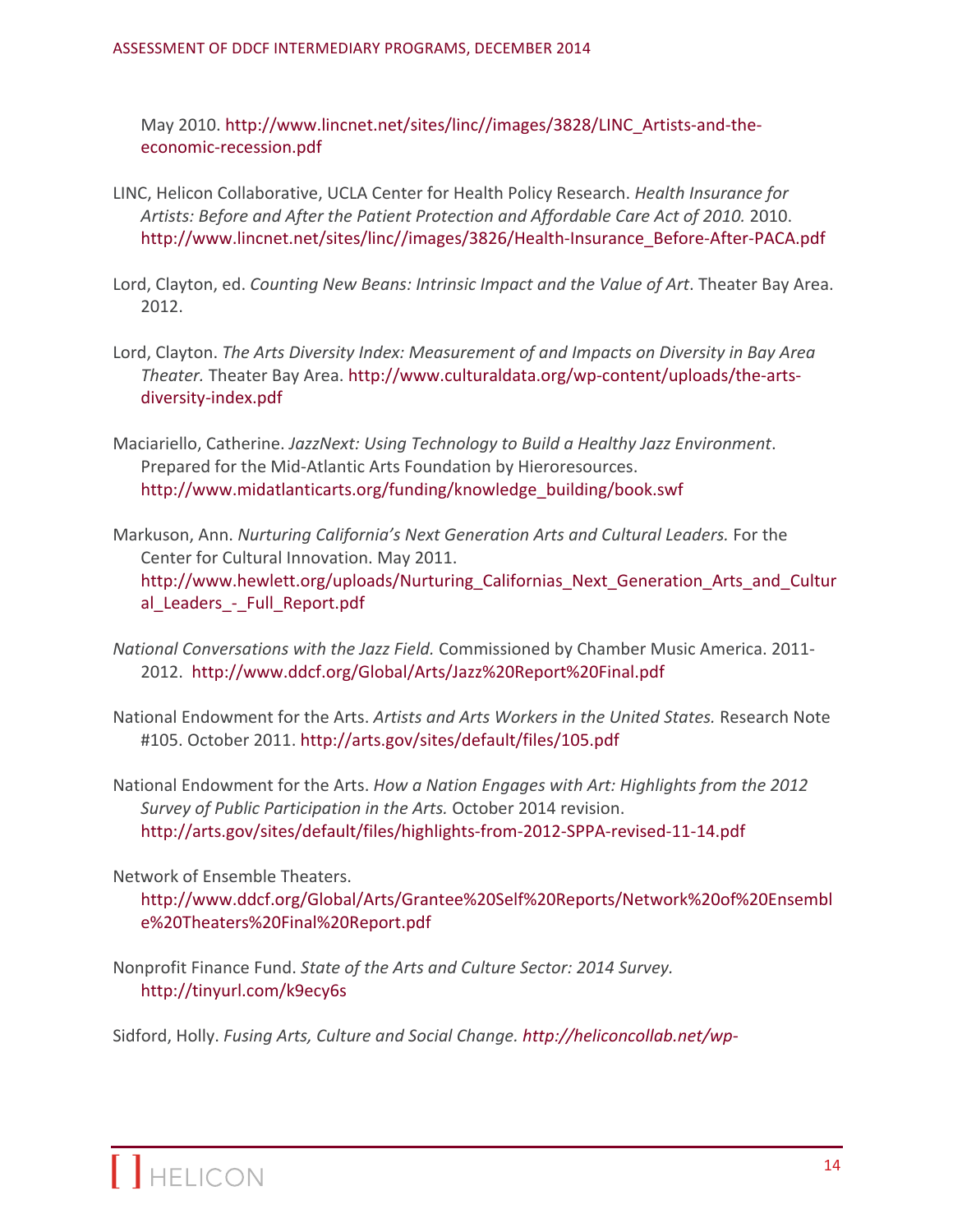*content/uploads/2013/04/Fusing-Arts\_Culture\_and\_Social\_Change1.pdf*

Theater Communications Group. Theatre Facts 2013. http://www.tcg.org/pdfs/tools/TCG\_TheatreFacts\_2013.pdf

The Brooklyn Commune Project. *The View from Here: A Report on the State of the Performing* Arts from the Perspective of Artists. 2014. http://brooklyncommune.org/the-bkcp-report/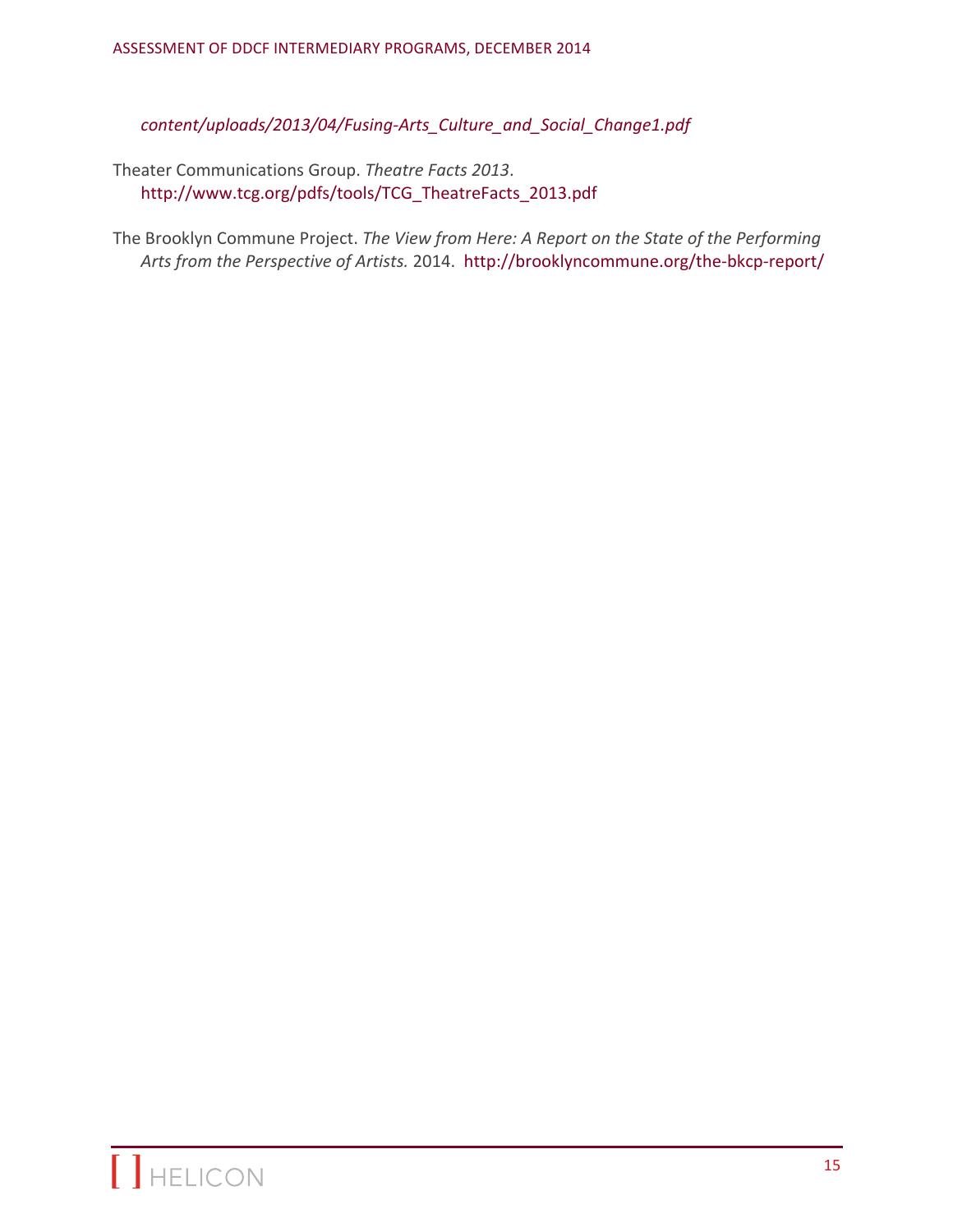# **APPENDIX B: INTERVIEWS**

Kyle Abraham Adam Bernstein Moira Brennan Stanlyn Breve Polly Carl Sarah Coffey Deborah Cullinan Lane Czaplinski **Kristy Edmunds** Russ Gershon Ed Harsh Wayne Horvitz Judy Hussie-Taylor Adam Huttler Marc Bamuthi Joseph James Kass Liz Lerman Ruby Lerner Margaret Lioi **Taylor Mac** Sam Miller Jane Preston Sarah Nash **Bill Rauch** Elizabeth Streb Pamela Tatge MK Wegmann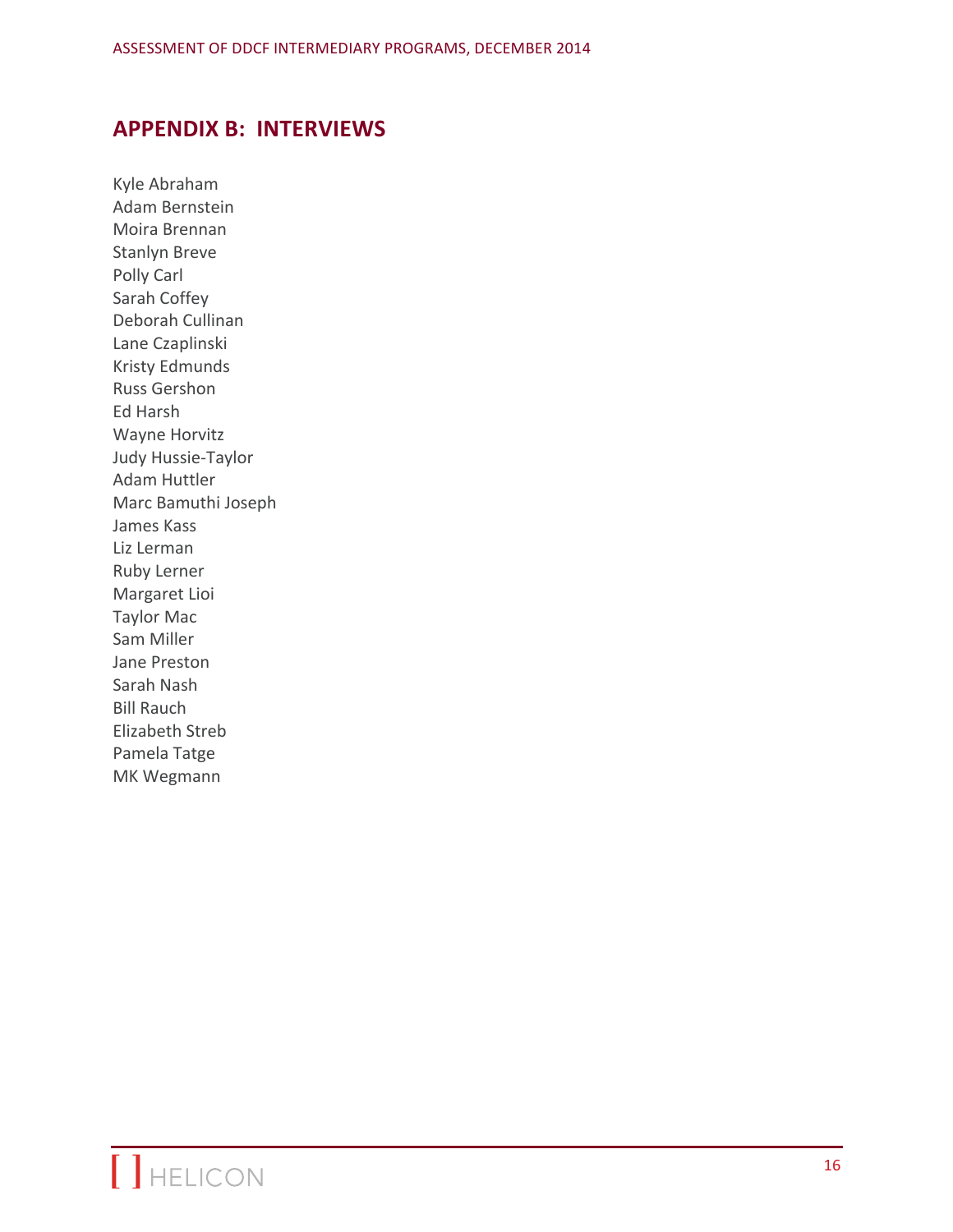# **APPENDIX C: FUNDING PORTFOLIO ANALYSIS**

Helicon conducted an analysis of the Duke database of funding provided by these intermediary programs from  $2000 - 2014$ . The database represented 2,204 grants awarded over this time period to 1,370 artists. The number of distinct projects funded is around 1,340.<sup>22</sup>

#### **Programs included in the analysis:**

- CMA FACE French American Jazz Exchange
- CMA New Jazz Works
- Creative Capital (including CCF Performing Artists)
- MAAF FACE French American Jazz Exchange
- MAP Fund (also called MAP, CCF MAP Fund)
- NEFA National Dance Project (including Tour only)
- NEFA National Theater Project
- NPN Creation Fund (including Summer and Winter)

# **Discipline break-down of awards:**

| <b>DISCIPLINE</b>           | # OF GRANTS | <b>% OF TOTAL</b> |
|-----------------------------|-------------|-------------------|
| Theater                     | 540         | 25%               |
| Dance                       | 791         | 36%               |
| <b>Music</b>                | 380         | 17%               |
| Inter- / Multi-disciplinary | 493         | 22%               |
| <b>TOTAL</b>                | 2204        |                   |

Almost one quarter of artists were categorized as inter- or multi-disciplinary, lending support to the suggestion of survey respondents that discipline categories have diminishing relevance for artists today and should be reconsidered.

 $22$  The exact number of distinct projects is difficult to determine from the database because project names are listed as "new work" or change slightly over development. However, the majority of artists are funded once per project.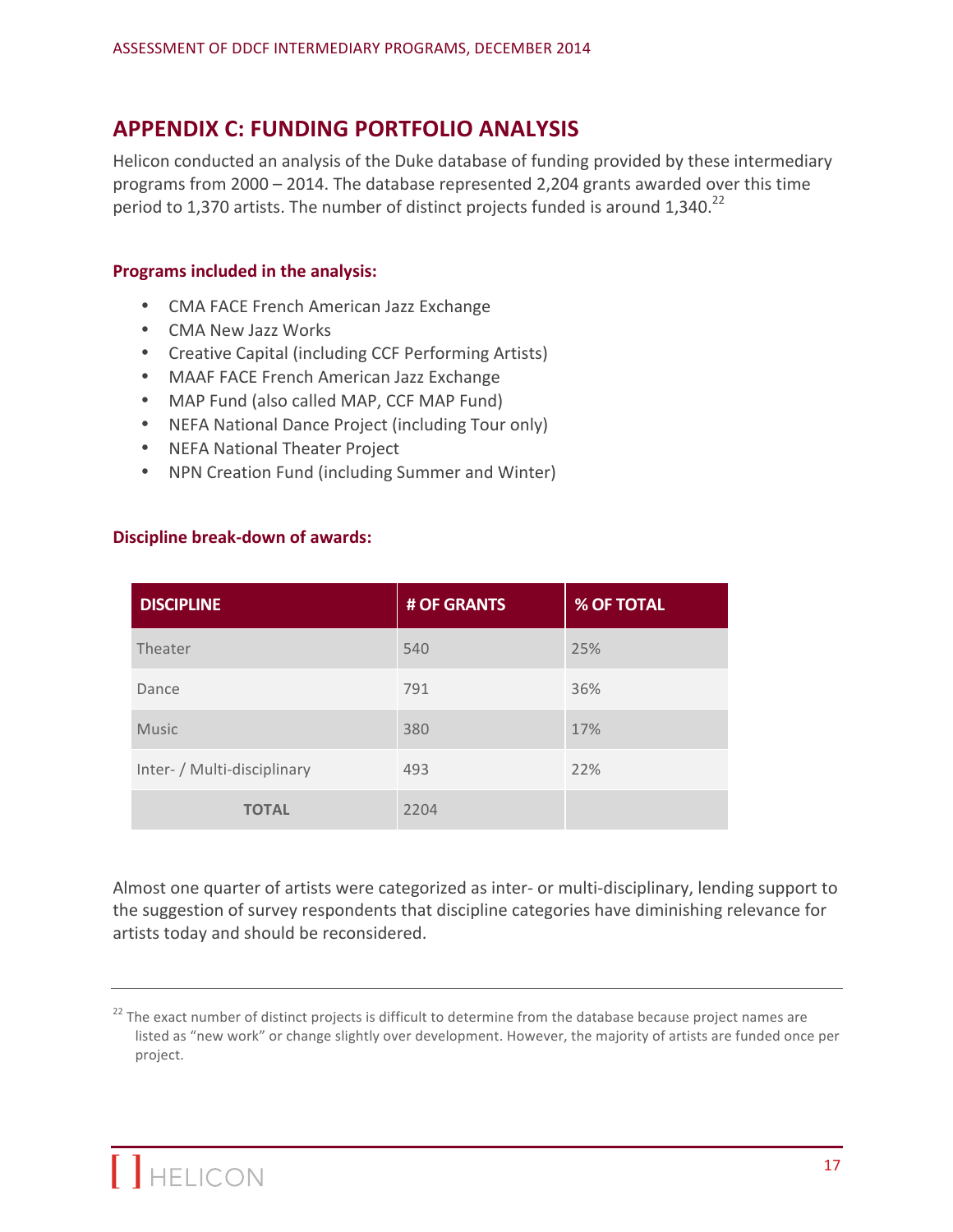#### **Artists receiving multiple awards**

There was a common belief shared in interviews and surveys that there is a "Star System" in the grantmaking from the intermediary programs, where the same artists are receiving awards over and over. From the data, this appears to be unfounded—86% of artists have received either one or two awards over the course of 14 years and 75% have received just one grant. Only 7% have received more than 3 awards.

| # OF AWARDS    | # OF ARTISTS WHO<br><b>RECEIVED</b> | % OF TOTAL |
|----------------|-------------------------------------|------------|
| $\mathbf 1$    | 1006                                | 73%        |
| $\overline{2}$ | 183                                 | 13%        |
| $\mathsf{3}$   | 80                                  | 6%         |
| $\overline{4}$ | 30                                  | 2%         |
| 5              | 30                                  | 2%         |
| 6              | 13                                  | 1%         |
| $\overline{7}$ | $6\,$                               | 0%         |
| $\,8\,$        | $11\,$                              | 1%         |
| $\mathsf 9$    | $\overline{4}$                      | $0\%$      |
| 10             | $\sqrt{4}$                          | $0\%$      |
| 11             | $\mathbf{1}$                        | $0\%$      |
| 12             | $\mathbf 1$                         | 0%         |
| 15             | $\mathbf 1$                         | 0%         |

The artists who have received more than 8 awards are listed below with the length of time that it has taken them to receive this number of awards.<sup>23</sup>

<sup>&</sup>lt;sup>23</sup> From the first to the most recent award received. Not all received an award every year during that period of time, and occasionally they received more than one award in a year.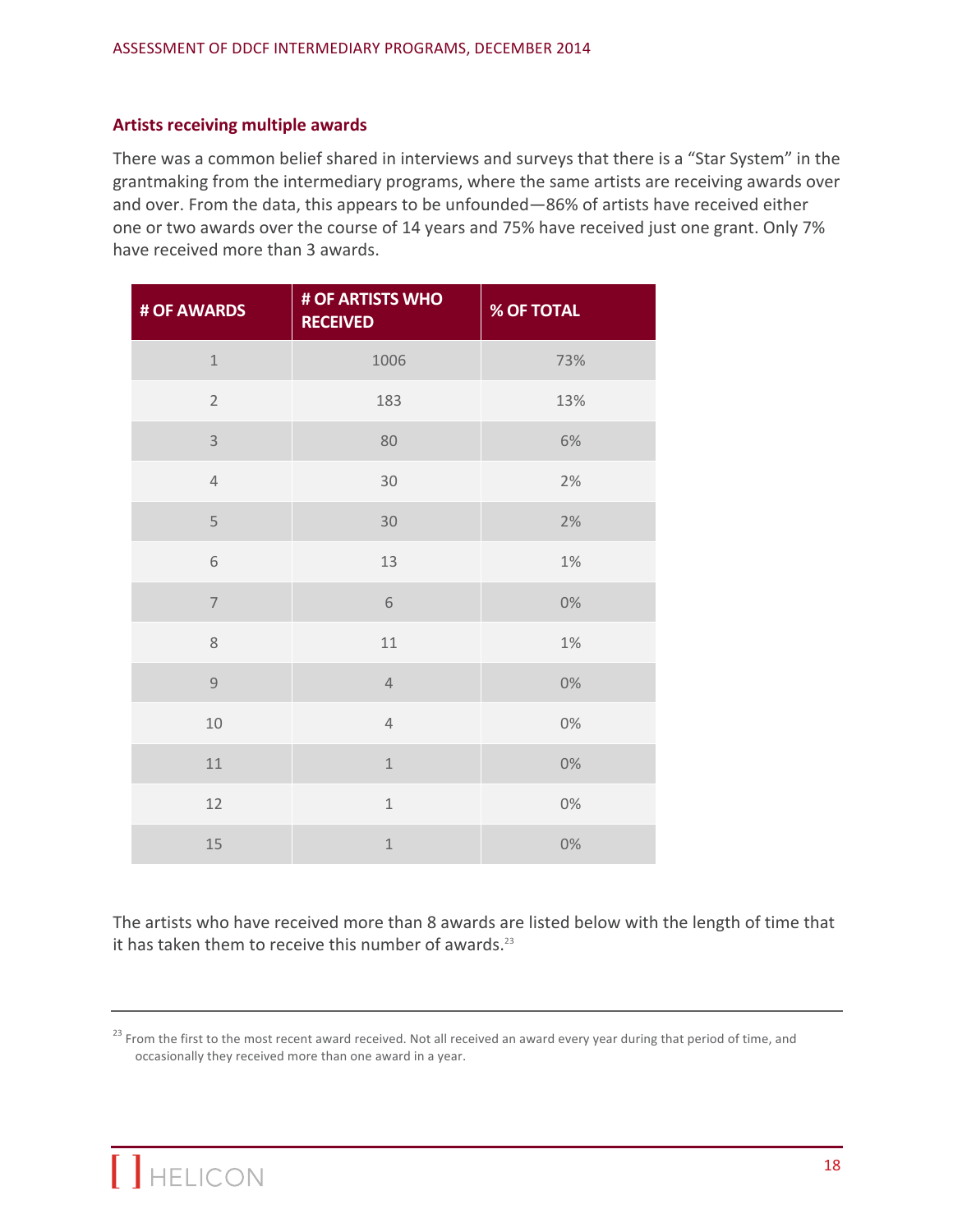| <b>ARTIST NAME</b> | # OF AWARDS<br><b>RECEIVED</b> | <b>OVER HOW MANY</b><br><b>YEARS</b> | <b>FOR HOW MANY</b><br><b>PROJECTS</b> |
|--------------------|--------------------------------|--------------------------------------|----------------------------------------|
| Miguel Gutierrez   | $\overline{9}$                 | 9                                    | 5                                      |
| Reggie Wilson      | $\overline{9}$                 | 11                                   | 8                                      |
| Yasuko Yokoshi     | 9                              | 13                                   | 6                                      |
| Emily Johnson      | 10                             | $\overline{7}$                       | 5                                      |
| John Malpede       | 10                             | 10                                   | 9                                      |
| Nora Chipaumire    | 10                             | $\overline{7}$                       | $\overline{7}$                         |
| Tere O'Connor      | 10                             | 12                                   | $\overline{7}$                         |
| <b>Bebe Miller</b> | 11                             | 11                                   | 8                                      |
| Sarah Michelson    | 12                             | 11                                   | $\overline{7}$                         |
| John Jasperse      | 15                             | 15                                   | 11                                     |

All of these artists received awards from more than one of the six intermediary programs over many years, for multiple different projects. It might be argued these artists are both prolific and at the top of their craft and their career (only one, Emily Johnson, is under 40 years old).

Interestingly, all but one of these top awardees, John Malpede, work primarily in the discipline of dance. Artists working in dance represented 29 of the 40 artists who have received more than five awards from these six programs. This may simply be because there are several different Duke-funded grant opportunities available to artists working in dance—through Creative Capital, MAP, NPN, and two NDP programs. The discipline of Jazz, in contrast, has only one Duke-funded grant opportunity.

It may be worth considering whether providing support to a small cohort of exemplary artists over time is actually a good thing, rather than a problem. If these particular artists are truly making the best work in their field, is there a more intentional way of identifying them and providing them with operating support, so that they do not have to continually reapply to multiple programs, year after year. There are some younger artists, such as Kyle Abraham, that seem to be on this trajectory and could benefit from more coordinated, longer-term support. (The Doris Duke Artists Awards offer just this kind of support for artists who have been recognized by three nationally significant awards in a ten-year period.)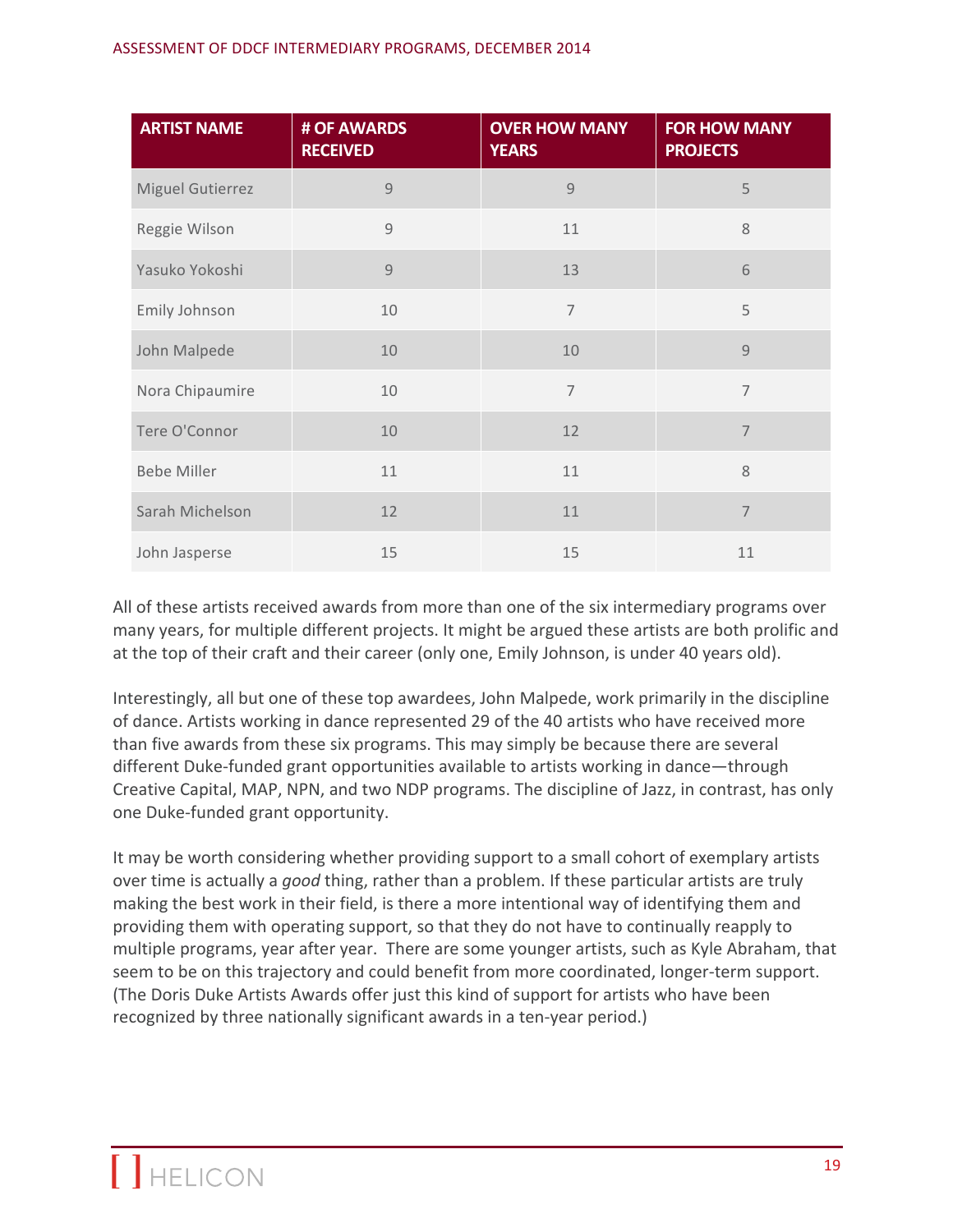#### **Projects receiving multiple awards**

Two-thirds of funded projects received only one award, and approximately 31% received between two and four awards. Only 43 projects out of 1,337 received more than four awards. The projects that received a substantial number of grants were ensemble projects, and the awards went to a number of different artists. For example, the 12 total grants for The Method Gun were distributed among six artist members of the Rude Mechanicals and came from two different grant programs.

| # OF AWARDS    | # OF PROJECTS WHO<br><b>RECEIVED</b> | <b>% OF TOTAL</b> |
|----------------|--------------------------------------|-------------------|
| $\mathbf{1}$   | 867                                  | 65%               |
| $\overline{2}$ | 243                                  | 18%               |
| 3              | 148                                  | 11%               |
| $\overline{4}$ | 46                                   | 3%                |
| 5              | 14                                   | 1%                |
| 6              | 12                                   | 1%                |
| $\overline{7}$ | $\overline{4}$                       | 0%                |
| 8              | $\mathbf{1}$                         | 0%                |
| $\overline{9}$ | $\overline{1}$                       | 0%                |
| 12             | $\mathbf{1}$                         | 0%                |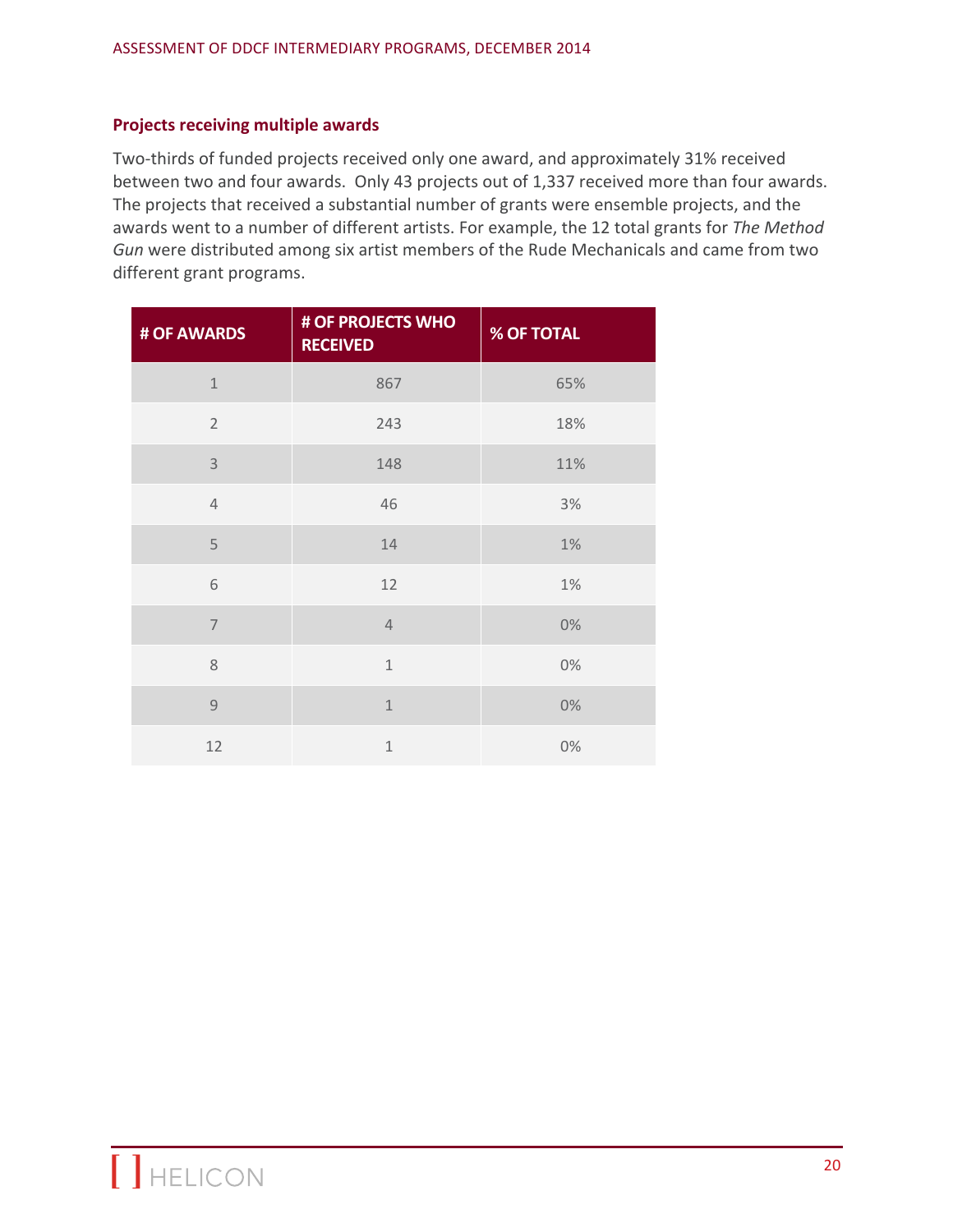# **APPENDIX D: SUMMARY RESULTS OF ARTISTS SURVEY**

The full survey results are attached at the end of this report, and can also be accessed via this link: https://www.surveymonkey.com/results/SM-FFWCPTZL/. The online Survey Monkey tool can be used for filtering and analyzing the results in different ways.

#### **Profile of Respondents**

## **Respondents receiving at least one grant from the program**

| <b>PROGRAM</b>                | <b>RESPONSES</b> | <b>PERCENT</b> |
|-------------------------------|------------------|----------------|
| <b>MAP Fund</b>               | 99               | 45%            |
| New Jazz Works                | 65               | 30%            |
| <b>National Dance Project</b> | 61               | 28%            |
| National Performance Network  | 50               | 23%            |
| <b>Creative Capital</b>       | 39               | 18%            |
| French-American Jazz Exchange | 17               | 8%             |

Because many respondents received grants from more than one program, the total adds up to more than 100%.



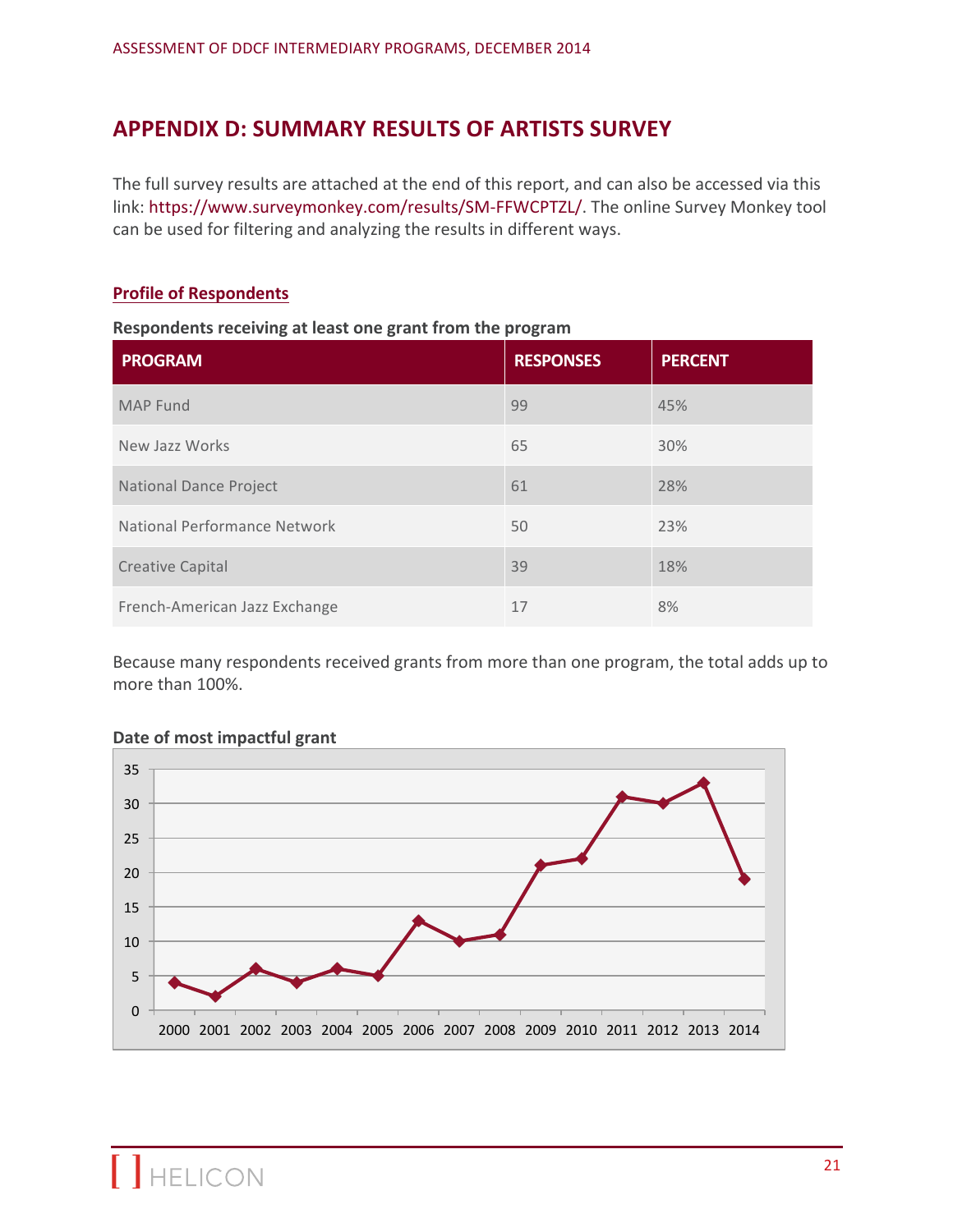Respondents were asked to answer questions in reference to their "most impactful grant," which, for most people, they received between 2011 and 2013. It is not unexpected that survey respondents would be more likely to be from recent grant cohorts and / or might consider recent grants to be most impactful.

## **Artist or organization**

The majority of respondents (76%) answered the survey as an individual artist, while 24% answered on behalf of an organization. Comments reveal, however, that many respondents don't see a clear defining line between artist and organization. Many work as collectives or in collaborative groups at least some of the time.

# **Career stage**

Survey respondents were at a range of career stages when the received their most impactful grant. About half (49%) of respondents described themselves as "mid-career" when they received the grant, while a quarter were "emerging" (27%) and a quarter were "established" (24%). 

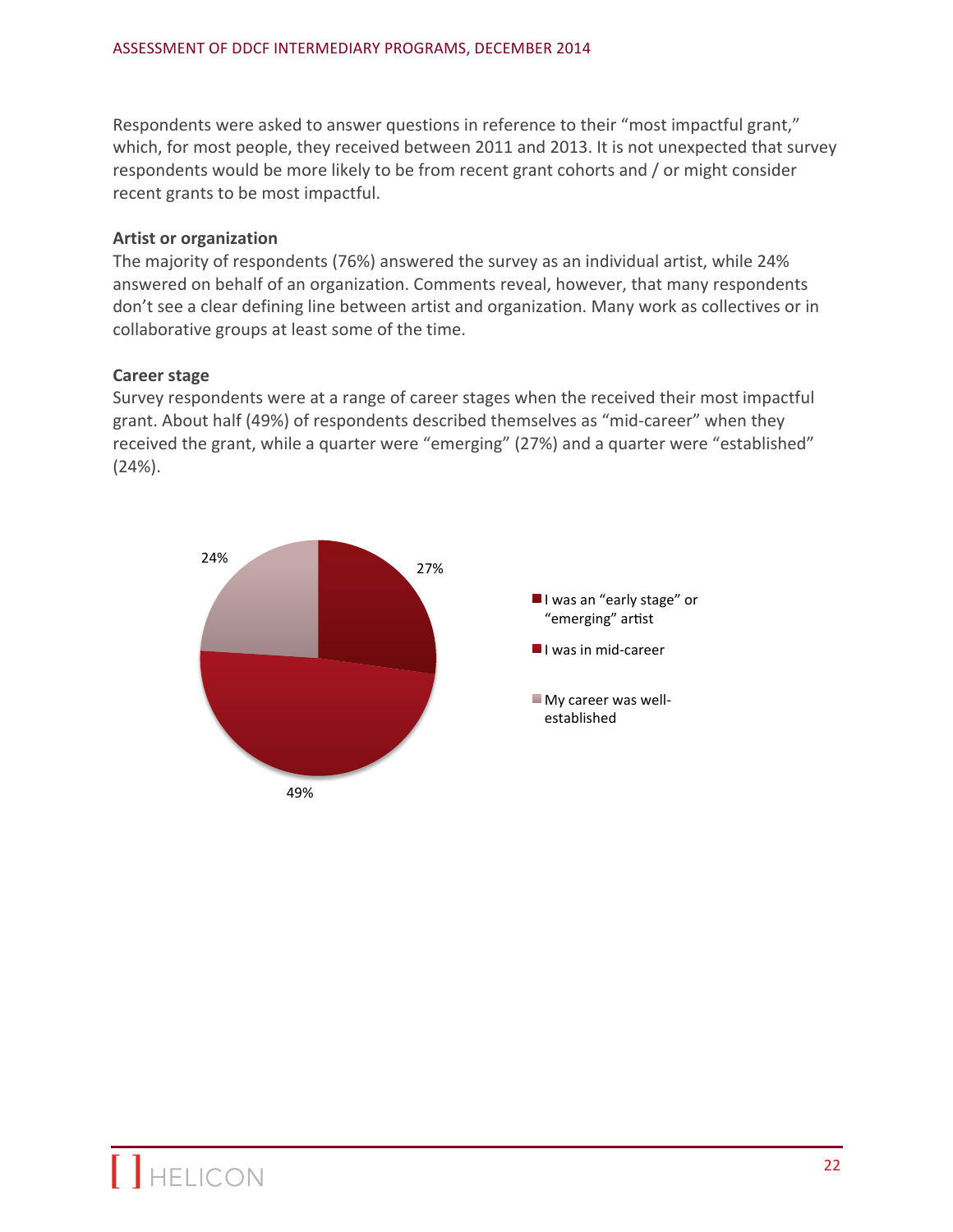#### **Number of national grants prior to this one**

Survey respondents were nearly evenly split in terms of whether and how many national grants they had received prior to this grant.



## **Impact of the Grant**

#### **Impact of the Grant on the Project**

95% of respondents felt that the grant had a very important or critical impact on their project. Specifically:

| <b>IMPACT</b>                                                                                  | <b>PERCENT</b> |
|------------------------------------------------------------------------------------------------|----------------|
| The quality of the project was enhanced in ways that would not have<br>been possible otherwise | 95%            |
| It moved their work to a new level                                                             | 89%            |
| They got exposure they would not have gotten otherwise                                         | 84%            |
| They got more validation for their work                                                        | 84%            |
| They obtained engagements to perform work that they would not have<br>had otherwise            | 74%            |
| Their relationship with the presenter was strengthened                                         | 66%            |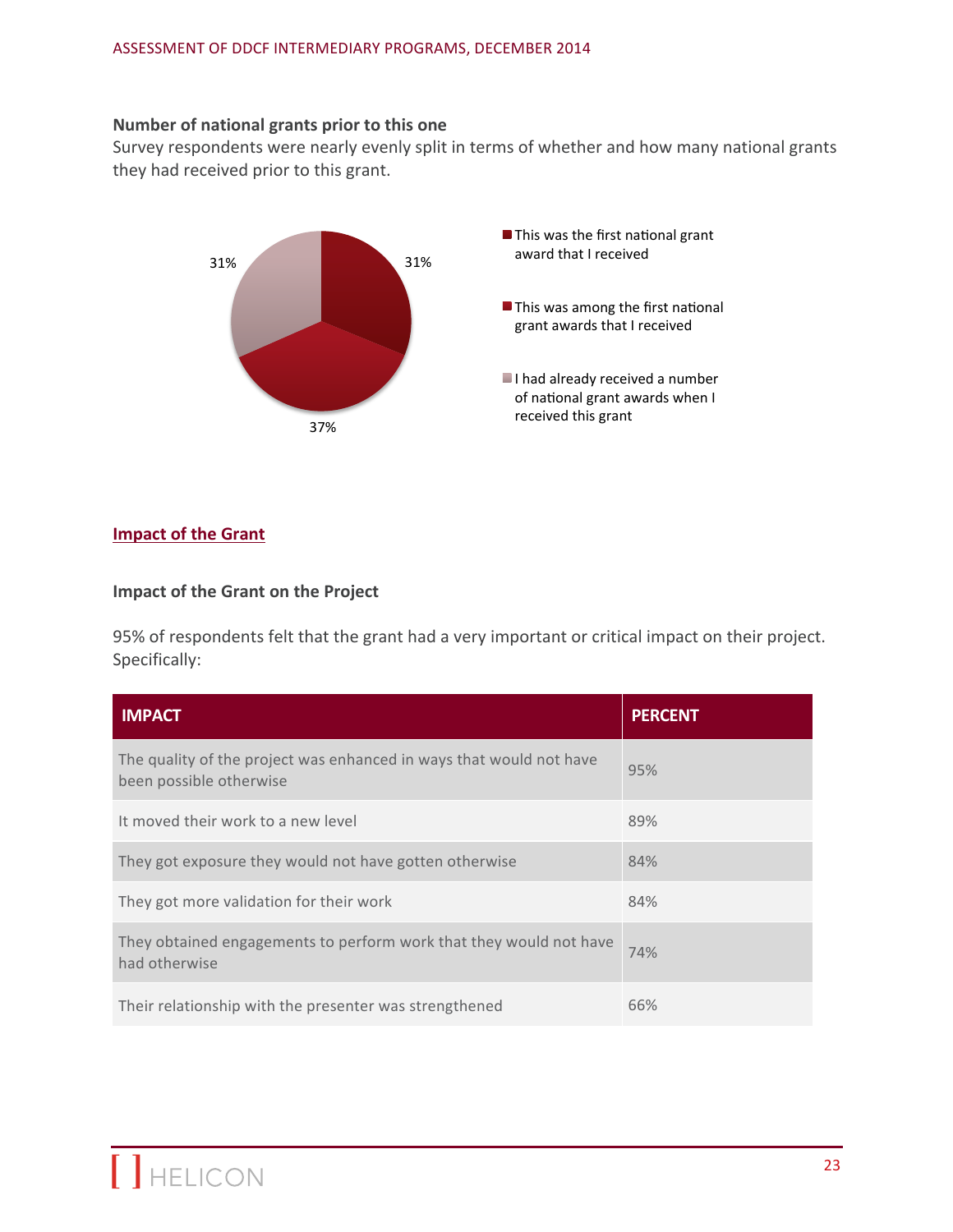# ASSESSMENT OF DDCF INTERMEDIARY PROGRAMS, DECEMBER 2014

| Their relationship with the commissioning organization was<br>strengthened | 63% |
|----------------------------------------------------------------------------|-----|
| It opened up more opportunities for subsequent projects                    | 63% |
| Their administrative skills were enhanced                                  | 58% |
| It was easier to make or present innovative new work subsequently          | 57% |

# Other specific impacts include:

| ADDITIONAL FINANCIAL SUPPORT ATTRACTED AS A RESULT OF<br><b>THE GRANT?</b> | <b>PERCENT</b> |
|----------------------------------------------------------------------------|----------------|
| Yes, substantial additional support                                        | 20%            |
| Yes, some additional support                                               | 48%            |
| No, and no additional support was needed                                   | 15%            |
| No, and additional support was needed                                      | 7%             |
| Don't know                                                                 | 10%            |

| <b>IMPACT ON DEVELOPMENT AS AN ARTIST</b> | <b>PERCENT</b> |
|-------------------------------------------|----------------|
| Absolutely critical                       | 47%            |
| Very important                            | 40%            |
| Somewhat important                        | 7%             |
| Important                                 | 5%             |
| Not at all important                      | 2%             |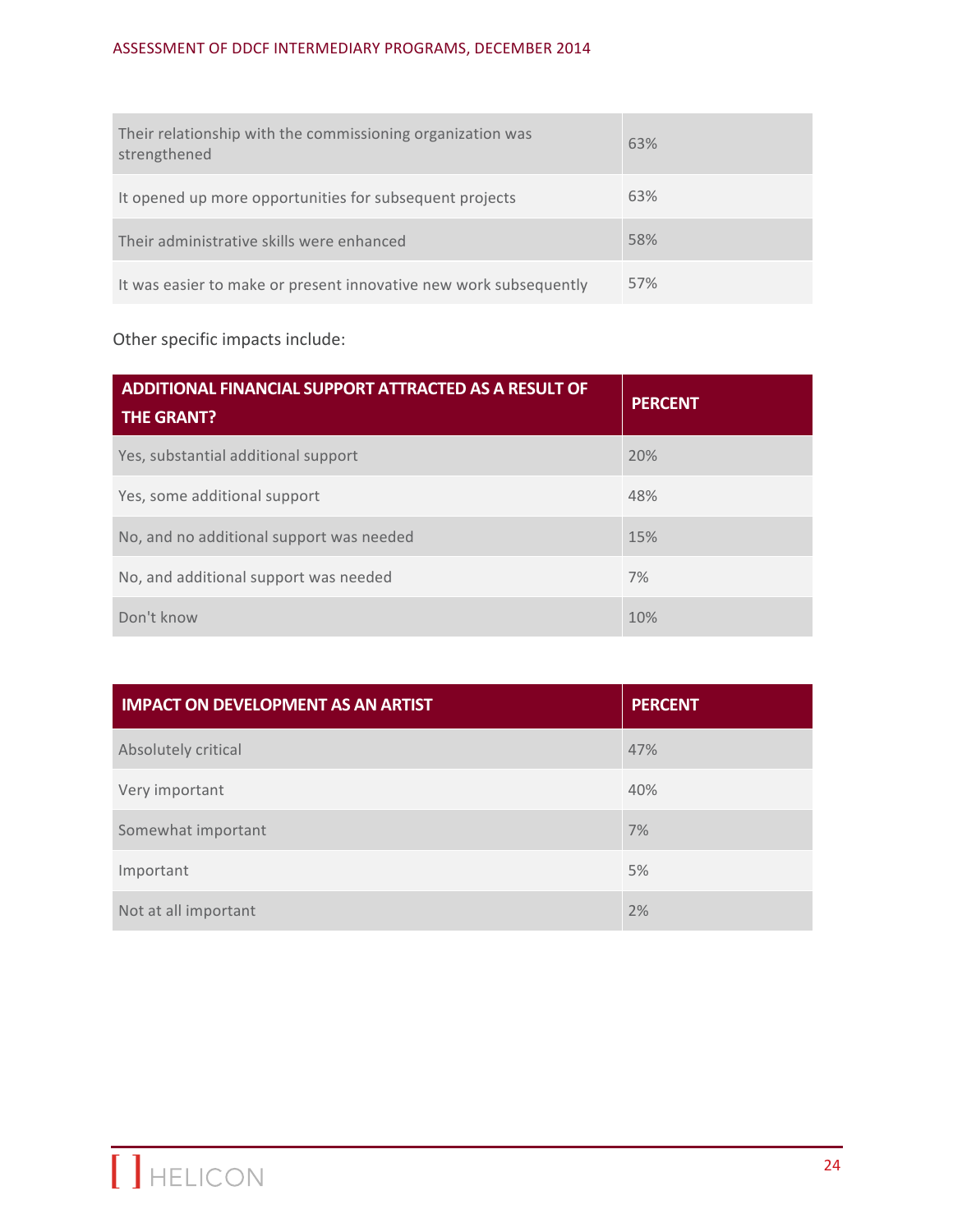| WHERE THE FUNDED PROJECT FIT WITHIN WORK TRAJECTORY                   | <b>PERCENT</b> |
|-----------------------------------------------------------------------|----------------|
| It was the continuation of a line of work already begun               | 53%            |
| It was a turning point, the beginning of a new line of work           | 34%            |
| It was the culmination, or end point, of a line of work already begun | 7%             |
| It was a departure, tangential to the work that came before and after | 6%             |

## Whether they would have undertaken the project without the grant

Nearly two-thirds (61 percent) of respondents said they would probably or definitely have undertaken the project without the grant. However, nearly one in five of the projects would probably or definitely not moved forward without this support.



# The most impactful part of the grant

Almost all of the survey respondents (92%) responded to the open ended question: "what was the most impactful part of this grant program for you?"

Themes mentioned by a significant number of people:

- Validation of award
- Exposure for the work / artist as a result of the award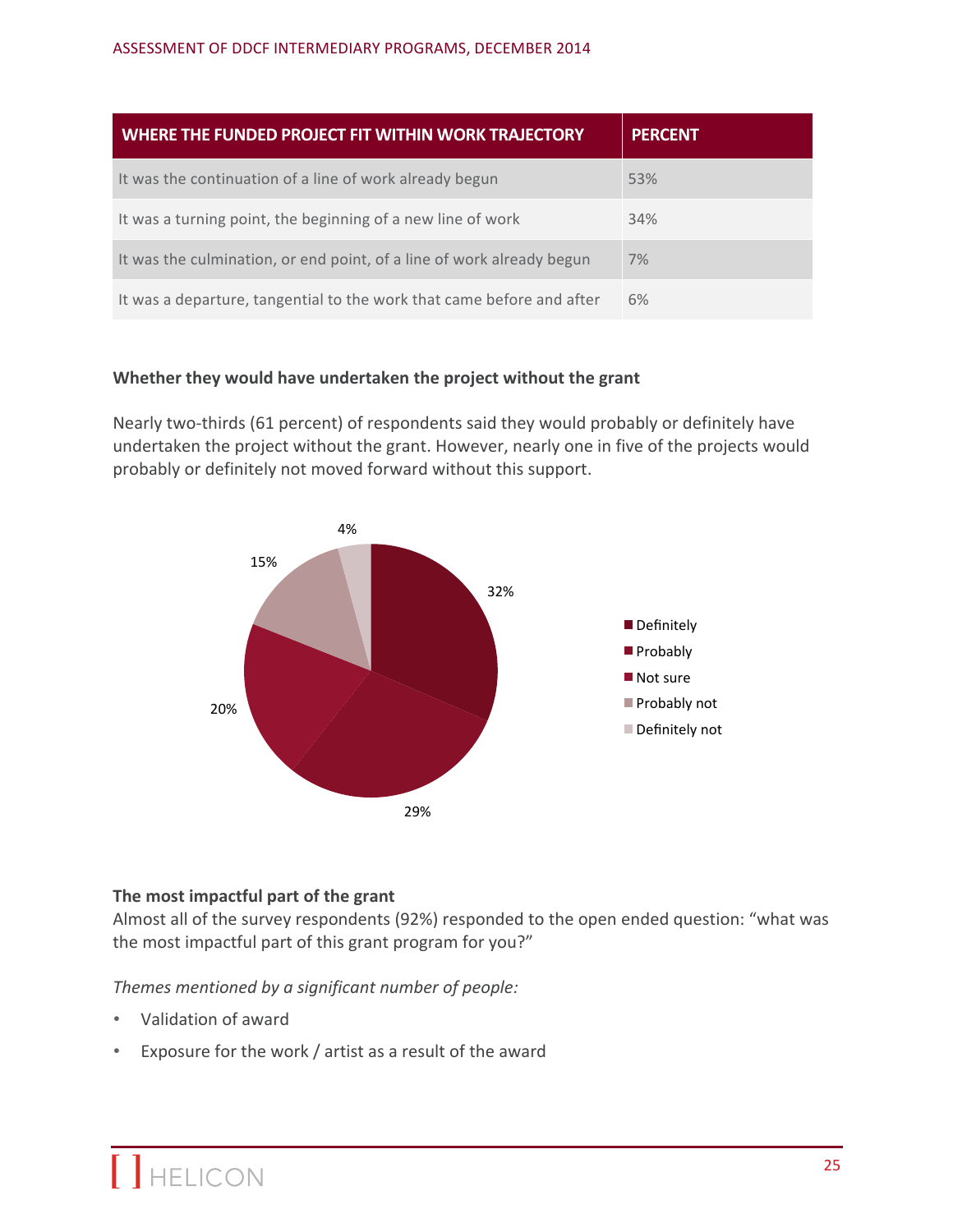- Support for work over time at many phases and in many ways, from "early stage" through production, touring and recording / distribution, production residencies, etc.
- The ability to travel / have cultural exchange with artists from other places
- Skill building or professional development opportunities that the grant supported or intermediaries provided
- Support for touring and presenting the work
- Support for risk taking, boundary crossing or new and untested work
- Access to new or different venues and presenters
- Connections made with other artists
- Connections made with presenters
- The financial amount which enabled artists:
	- $\circ$  To realize the full scope / ambition of their vision
	- $\circ$  To be able to pay collaborators fairly
	- $\circ$  To be able to take the time off of other responsibilities to create
	- $\circ$  To be able to experiment without knowing the outcome
	- $\circ$  To be able to develop work over a long period of time
	- $\circ$  To have peace of mind
	- $\circ$  To bring their work to a new level

#### *Mentioned by a smaller number of people:*

- The importance of early career support
- The structure of the process providing accountability
- The knowledge / support / humanity of the intermediary
- The opportunity to challenge oneself and grow as an artist
- The co-commissioning structure
- The ability to receive additional support (not included in the original grant) for activities related to creation and presentation
- There is a need for more support for artists from disadvantaged communities and underrepresented geographic areas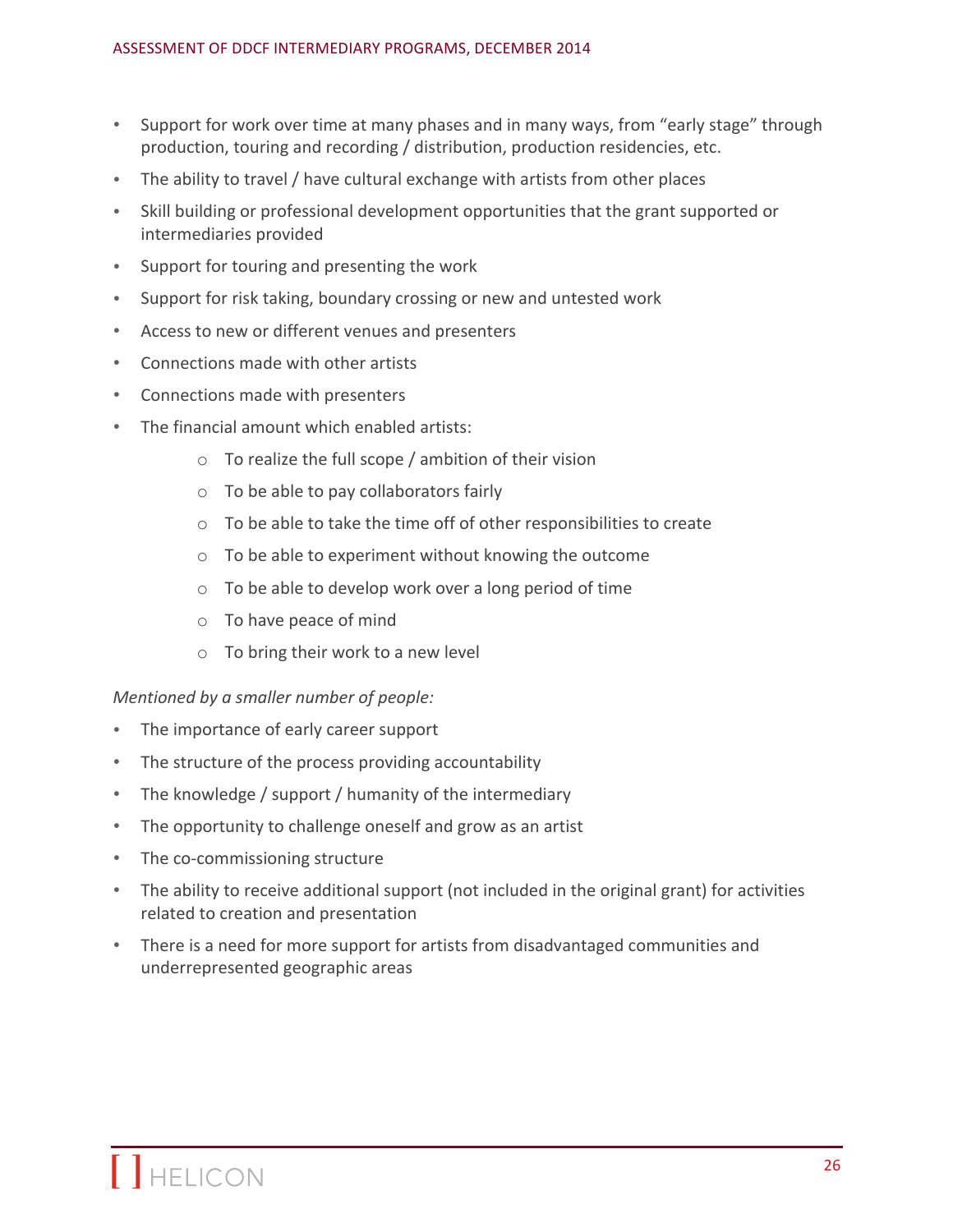## **About the Field in General**

#### **Support for new work**

Respondents were asked, "In your opinion, is it easier or more difficult today for emerging / established artists to find support for new work than it was when you received this grant?"

|                         | <b>FOR EMERGING ARTISTS</b> | <b>FOR ESTABLISHED ARTISTS</b> |
|-------------------------|-----------------------------|--------------------------------|
| Much easier             | 2%                          | 3%                             |
| Somewhat easier         | 12%                         | 7%                             |
| About the same          | 19%                         | 20%                            |
| Somewhat more difficult | 23%                         | 30%                            |
| Much more difficult     | 21%                         | 22%                            |
| Don't know              | 23%                         | 19%                            |

#### **Other similar grant programs**

Almost all respondents (99%) say they are aware of few to no other grant programs like the one from which they received their most impactful grant.



For those who listed other similar grant programs, 43 percent were programs supported by Duke or its intermediaries. Others listed frequently were the Guggenheim Fellowships, the Jerome Foundation, the NEA, and New Music USA.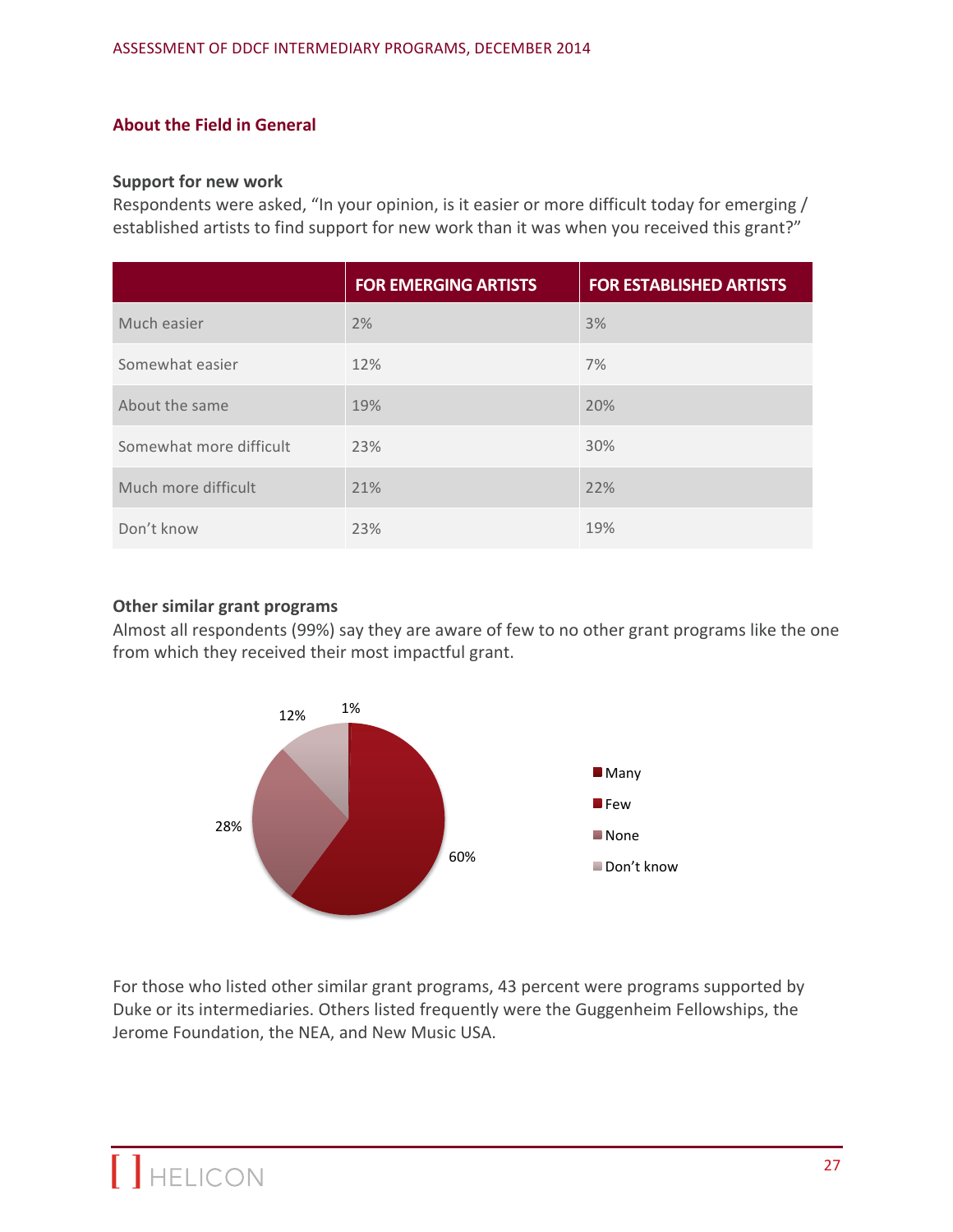The vast majority (94%) of respondents say that the impact of this grant program on the field of live performance is critically important or very important.

#### **Other Comments**

People were given an opportunity to share other comments at the end of the survey in an open-ended comment box. Some of the most frequently mentioned ones were:

#### *Positive*

- The importance of receiving the support at a critical or transitional moment in a career (e.g. for an artist coming back after a hiatus)
- Praise for the programs in general, and gratitude. Many recognized that all of the programs have their unique and valuable niche in the field. Some praised particular programs, such as: "The MAP Fund speaks our language. It is aimed right down the pike of what we care about – new work, imaginative non-traditional staging, culturally transformative. There's nothing else quite like it."

#### *Challenges / criticisms*

- The challenges for jazz, including: this is the only significant grant support for jazz in the field; jazz has become a "catch all" category for work that doesn't fit in another category; and receiving the grant can make it difficult for jazz artists to get regular fees from their usual for-profit venues
- Criticism of the programs' repeated grants to "star" artists. In the words of one person, "I feel that extremely large awards going to a selected few individuals is exclusionary and somewhat harmful. I would like to see this funding disseminated amongst a larger number of qualified artists, as opposed to being given those who already have established career momentum."
- The difficulty of continuing the momentum an artist creates as a result of the grant because there aren't other financial opportunities of this size in the field
- The need for support over a longer period of time (3-5 years) for artist to sustain an arc of work and a life, not just project support (however generous it may be)
- The desire for a separate program (and set of criteria) for emerging artists vs. established artists
- The impossibility of making a living as an artist today with rising cost of living in many urban areas and the difficulty of finding reliable income. These grants help, but there is still a huge concern with the viability of a career as an artist.